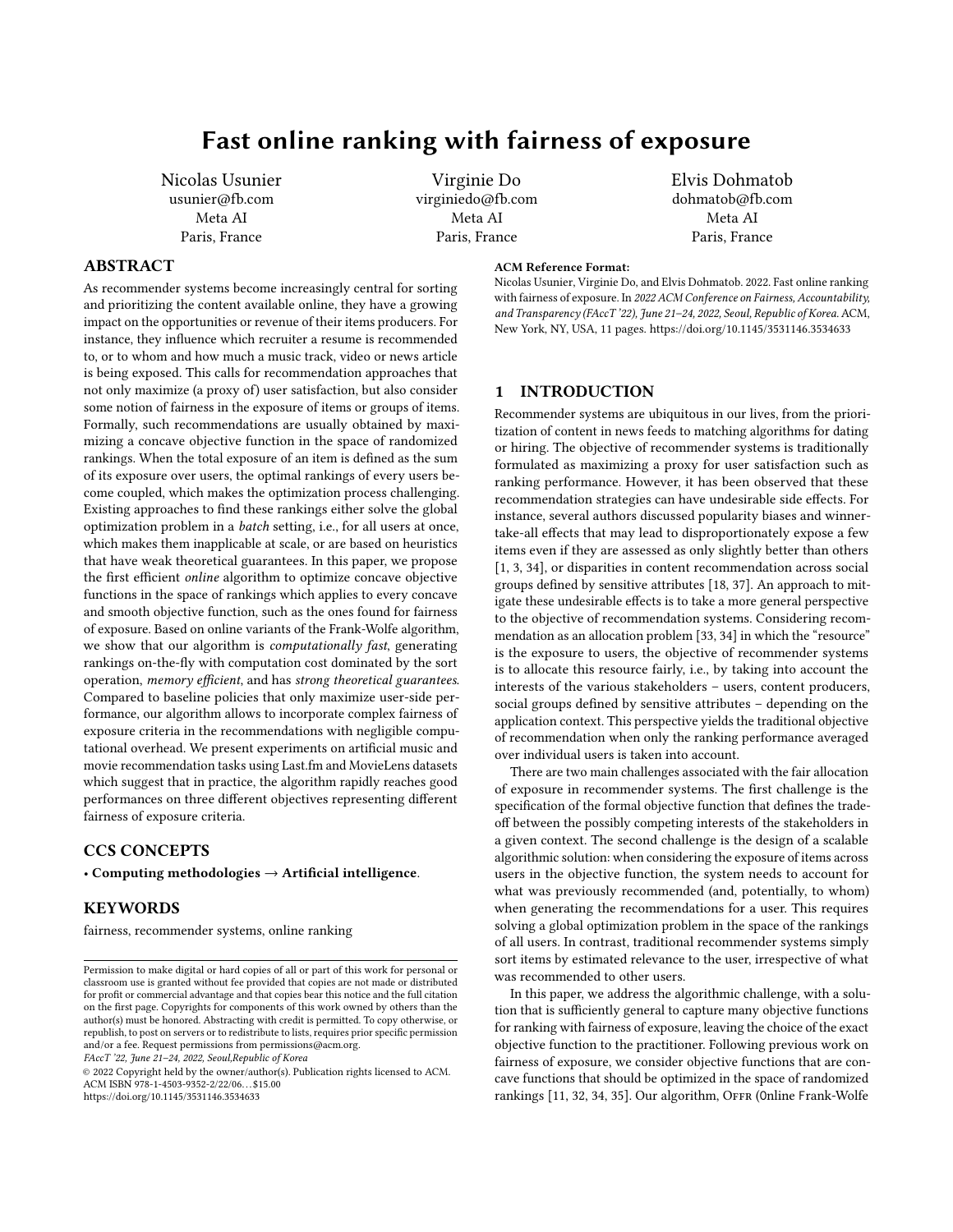for Fair Ranking), is a computationally efficient algorithm that optimizes such objective functions online, i.e., by generating rankings on-the-fly as users request recommendations. The algorithm dynamically modifies item scores to optimize for both user utility and the selected fairness of exposure objective. We prove that the objective function converges to the optimum in  $O(1/\sqrt{t})$ , where<br>t is the number of time stens. The computational complexity of t is the number of time steps. The computational complexity of OFFR at each time step is dominated by the cost of sorting, and it requires only  $O(\text{tusers} + \text{titems})$  storage. The computation cost of OFFR are thus of the same order as what is required in traditional recommenders systems. Consequently, using OFFR, taking into account fairness of exposure in the recommendations is (almost) free. Our main technical insight is to observe that in the context of fair ranking, the usage of Frank-Wolfe algorithms [\[12\]](#page-10-8) resolves two difficulties:

- (1) Frank-Wolfe algorithms optimize in the space of probability distributions but use at each round a deterministic outcome as the update direction. In our case, it means that OFFR outputs a (deterministic) ranking at each time step while implicitly optimizing in the space of randomized rankings.
- (2) Even though the space of rankings is combinatorial, the objective functions used in fairness of exposure have a linear structure that Frank-Wolfe algorithms can leverage, as already noticed by Do et al. [\[11\]](#page-10-5).

Compared to existing algorithms, OFFR is the first widely applicable and scalable algorithm for fairness of exposure in rankings. Existing online ranking algorithms for fairness of exposure [\[3,](#page-9-1) [32,](#page-10-6) [41\]](#page-10-9) are limited in scope as they apply to only a few possible fairness objectives, and only have weak theoretical guarantees. Do et al. [\[11\]](#page-10-5) show how to apply the Frank-Wolfe algorithm to general smooth and concave objective functions for ranking. However, they only solve the problem in a batch setting, i.e., computing the recommendations of all users at once, which makes the algorithm impractical for large problems, because of both computation and memory costs. Our algorithm can be seen as an online variant of this algorithm, which resolves all scalability issues.

We showcase the generality of OFFR on three running examples of objective functions for fairness of exposure. The first two objectives are welfare functions for two-sided fairness [\[11\]](#page-10-5), and the criterion of quality-weighted exposure [\[3,](#page-9-1) [34\]](#page-10-1). The third objective, which we call balanced exposure to user groups, is novel. Taking inspiration from audits of job advertisement platforms [\[18\]](#page-10-2), this objective considers maximizing ranking performance while ensuring that each item is evenly exposed to different user groups defined by sensitive attributes.

In the remainder of the paper, we present the recommendation framework and the different fairness objectives we consider in the next section. In Sec. [3,](#page-3-0) we present our online algorithm in its most general form, as well as its regret bound. In Sec. [4,](#page-4-0) we instantiate the algorithm on three fairness objectives and provide explicit convergence rates in each case. We present our experiments in Sec. [5.](#page-5-0) We discuss the related work in Sec. [6.](#page-8-0) Finally, in Sec. [7,](#page-9-2) we discuss the limitations of this work and avenues for future research.

#### <span id="page-1-0"></span>2 FAIRNESS OF EXPOSURE IN RANKINGS

This paper addresses the online ranking problem, where users arrive one at a time and the recommender system produces a ranking of k items for that user. We focus on an abstract framework where the recommender system has two informal goals. First, the recommended items should be relevant to the user. Second, the exposure of items should be distributed "fairly" across users, for some definition of fairness which depends on the application context. We formalize these two goals in this section, by defining objective functions composed of a weighted sum of two terms: the user objective which depends on the ranking performance from the user's perspective, and the fairness objective, which depends on the exposure of items. In this section, we focus on the ideal objective functions, which are defined in a static ranking framework. In the next sections, we focus on the online ranking setting, where at each time step, an incoming user requests recommendations and the recommender systems produces the recommendation list on-the-fly while optimizing these ideal objective functions.

In order to disentangle the problem of learning user preferences from the problem of generating fair recommendations, we consider that user preferences are given by an oracle. We start this section by describing the recommendation framework we consider. We then present the fairness objectives we focus on throughout the paper.

Notation. Integer intervals are denoted within brackets, i.e.,  $\forall n \in$  $\mathbb{N}, \llbracket n \rrbracket = \{1, ..., n\}.$  We use the Dirac notation  $\langle x | y \rangle$  for the dot product of two vectors of same dimension x and y. Finally,  $\mathbb{1}_{\{\exp\}}$ is 1 when expr is true, and 0 otherwise.

#### 2.1 Recommendation framework

We consider a recommendation problem with  $n$  users and  $m$  items. We identify the set of users with  $[ n ] ]$  and the set of items with  $[[m]]$ . We denote by  $\mu_{ij} \in [0, 1]$  the value of recommending item  $j$  to user  $i$  (e.g., a rating normalized in [0, 1]). To account for the fact that users are more or less frequent users of the platform, we define the *activity* of user *i* as a weight  $w_i \in [0, 1]$ . We consider that  $w = (w_1, ..., w_n)$  is a probability distribution, so that in the online setting described later in this paper,  $w_i$  is the probability that the current user at a given time step is  $i$ current user at a given time step is i.

The recommendation for a user is a *top-k ranking* (or simply ranking when the context is clear), i.e., a sorted list of  $k$  unique items, where typically  $k \ll m$ . Formally, we represent a ranking by a mapping  $\sigma : \llbracket k \rrbracket \to \llbracket m \rrbracket$  from ranks to recommended items with the constraint that different ranks correspond to different items. The ranking performance on the user side follows the *position*based model, similarly to previous work [\[3,](#page-9-1) [11,](#page-10-5) [33](#page-10-4)[–35\]](#page-10-7). Given a set of non-negative, non-increasing exposure weights  $b = (b_1, ..., b_k)$ ,<br>the ranking performance of  $\sigma$  for user *i* denoted by  $u_i(\sigma)$  is equal the ranking performance of  $\sigma$  for user *i*, denoted by  $u_i(\sigma)$ , is equal  $t_0$ 

<span id="page-1-1"></span>
$$
u_i(\sigma) = \sum_{r=1}^k \mu_{i,\sigma(r)} b_r \qquad \text{with } b_1 \ge \dots \ge b_k \ge 0. \tag{1}
$$

We use the shorthand *user utility* to refer to  $u_i$ . Following previous work on fairness of exposure, we interpret the weights in h as being work on fairness of exposure, we interpret the weights in  $b$  as being commensurable to the exposure an item receives given its rank. The weights are non-increasing to account for the position bias, which means that the user attention to an item decreases with the rank of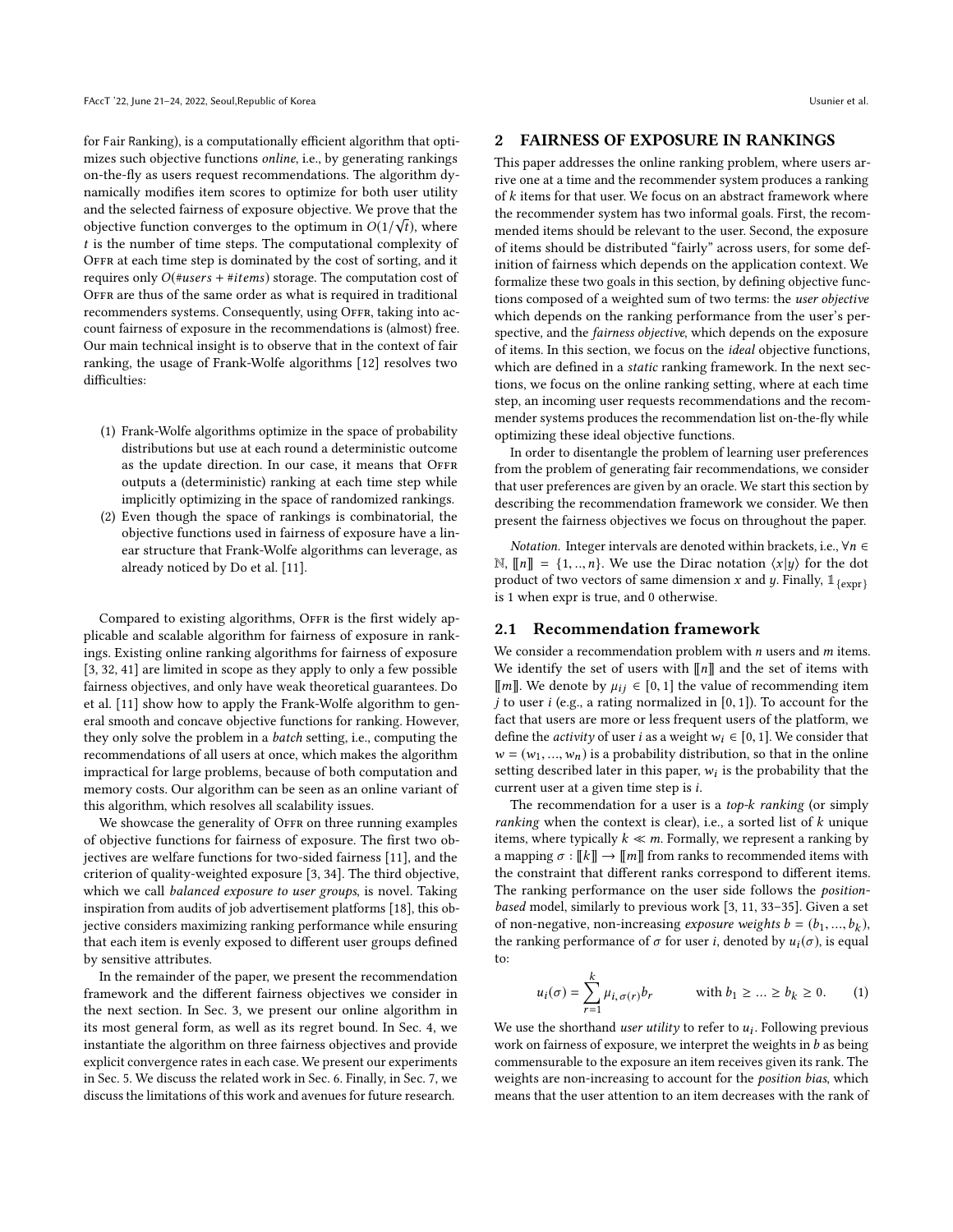the item. Given a top-k ranking  $σ$ , the *exposure vector induced by*  $σ$ , denoted by  $E(\sigma) \in \mathbb{R}^m$  assigns each item to its exposure in  $\sigma$ :

$$
\forall j \in [\![m]\!], E_j(\sigma) = \begin{cases} b_r & \text{if } \exists r \in [\![k]\!], \sigma(r) = j \\ 0 & \text{otherwise} \end{cases} . \tag{2}
$$

The user utility is then equal to  $u_i(\sigma) = \sum_{j=i}^{m}$  $\sum_{j=1} \mu_{ij} E_j(\sigma) = \langle \mu_i | E(\sigma) \rangle.$ 

In practice, the ranking given by a recommender system to a user is not necessarily unique: previous work in static rankings consider randomization in their rankings [\[34\]](#page-10-1), while in our case of online ranking, it is possible that the same user receives different rankings at different time steps. In that case, we are interested in averages of user utilities and item exposures. To formally define these averages, we use the notation:

$$
\mathcal{E} = \{ E(\sigma) : \sigma \text{ is a top-}k \text{ ranking} \}
$$

$$
\overline{\mathcal{E}} = \text{convexhull}(\mathcal{E}) \qquad \Pi = \overline{\mathcal{E}}^n.
$$
 (3)

 $\mathcal E$  is the set of possible item exposures vectors and  $\mathcal E$  is the set of possible average exposure vectors.  $\Pi$  is an *exposure matrix*, where  $\pi_{ij}$  is the average exposure of item *j* to user *i*. Under the positionbased model, a matrix  $\pi \in \Pi$  characterizes a recommender system since it specifies the average exposure of every item to every user. We use  $\pi$  as a convenient mathematical device to study the optimization problems of interests, keeping in mind that out algorithms effectively produce a ranking at each time step.

Recalling that w represents the user activities, the user utilities and total item exposures under  $\pi$  are defined as

$$
\begin{aligned}\n(\text{utility of user } i) \qquad u_i(\pi) &= \langle \mu_i | \pi_i \rangle \\
(\text{exposure of item } j) \qquad v_j(\pi) &= \sum_{i=1}^n w_i \pi_{ij}.\n\end{aligned}\n\tag{4}
$$

Fairness of exposure refers to objectives in recommender systems where maximizing average user utility is not the sole or main objective of the system. Typically, the exposure of items  $v_j$ , or variants<br>of them, should also be taken into account in the recommendation of them, should also be taken into account in the recommendation. We formulate the goal of a recommender system as optimizing an objective function  $f(\pi)$  over  $\pi \in \Pi$ , where f accounts for both the user utility and the fairness objectives.

#### <span id="page-2-0"></span>2.2 Fairness Objectives

We now present our three examples of objective functions  $f(\pi)$  in order of "difficulty" to perform online ranking compared to static ranking. In all three cases, it is easy to see that the objective functions are *concave* with respect to the recommended exposures  $\pi$ . The objective functions should be maximized, so the optimal exposures  $\pi^*$  satisfy

$$
\pi^* \in \operatorname*{argmax}_{\pi \in \Pi} f(\pi). \tag{5}
$$

Since our algorithm works on any concave function of the average exposures respecting some regularity conditions, we emphasize that the three objective functions below are only a few examples among many.

Two-sided fairness. The first example is from Do et al. [\[11\]](#page-10-5) who optimize an additive concave welfare function of user utilities and item exposures. Interpreting item exposure as the utility of the item's producer, this approach is grounded into notions of distributive justice from welfare economics and captures both user- and item-fairness [\[11\]](#page-10-5). For  $\eta > 0$ ,  $\beta > 0$  and  $\alpha_1 \in (-\infty, 1)$ ,  $\alpha_2 \in (-\infty, 1)$ , the objective function is:

<span id="page-2-1"></span>
$$
f(\pi) = \sum_{i=1}^{n} w_i \psi_{\alpha_1}(u_i(\pi)) + \frac{\beta}{m} \sum_{j=1}^{m} \psi_{\alpha_2}(v_j(\pi))
$$
  
where  $\psi_{\alpha}(x) = \begin{cases} sign(\alpha)(\eta + x)^{\alpha} & \text{if } \alpha \neq 0 \\ log(\eta + x) & \text{if } \alpha = 0 \end{cases}$  (6)

Where  $\eta > 0$  avoids infinite derivatives at 0,  $\beta > 0$  controls the relative weight of user-side and item-side objectives, and  $\alpha_1 < 1$ (resp.  $\alpha_2$  < 1) controls how much we focus on maximizing the utility of the worse-off users (resp. items) [\[11\]](#page-10-5).

Quality-weighted exposure. One of the main criteria for fairness of exposure is quality-weighted exposure [\[3,](#page-9-1) [40\]](#page-10-10) (also called merit-based fairness [\[32,](#page-10-6) [34\]](#page-10-1)). A measure  $q_i$  of the overall quality of an item is taken as reference, and the criterion stipulates that the item exposure is proportional to its quality.  $q_j$  is often defined as the average value  $u_j$  over users Using this definition of  $a_j$  as noted by average value  $\mu_{ij}$  over users. Using this definition of  $q_j$ , as noted by<br>Do et al. [11] it is possible to optimize trade-offs between average Do et al. [\[11\]](#page-10-5), it is possible to optimize trade-offs between average user utility and proportional exposure using a penalized objective of the form:

<span id="page-2-2"></span>
$$
f(\pi) = \sum_{i=1}^{n} w_i u_i(\pi) - \beta \sqrt{\eta + \frac{1}{m} \sum_{j=1}^{m} (q_{\text{avg}} v_j(\pi) - q_j ||b||_1)^2}
$$
  
where  $q_j = \sum_{i=1}^{n} w_i \mu_{ij}$  and  $q_{\text{avg}} = \frac{1}{m} \sum_{j=1}^{m} q_j$ . (7)

As before,  $\beta > 0$  controls the trade-off between user utilities and the fairness of exposure penalty and  $n > 0$  avoids infinite derivatives fairness of exposure penalty and  $\eta > 0$  avoids infinite derivatives at 0. This form of the exposure penalty was chosen because it is concave and differentiable, and it is equal to zero when exposure is exactly proportional to quality, i.e., when  $\forall j, j', \frac{v_j}{q_j} = \frac{v_{j'}}{q_{j'}}$  $q_{avg}v_j(\pi) - q_j ||b||_1$  rather than  $\frac{v_j(\pi)}{q_j} - \frac{||b||_1}{||q_{avg}}$  because the the former<br>is more stable when qualities are glose to 0 or estimated  $\frac{1}{6}$ . We use is more stable when qualities are close to 0 or estimated.

Balanced exposure to user groups. We also propose to study a new criterion we call balanced exposure to user groups, which aims at exposing every item evenly across different user groups. For instance, a designer of a recommendation system might want to ensure a job ad is exposed to the similar proportion of men and women [\[18\]](#page-10-2), or to even proportions within each age category. Let  $S = (s_1, ..., s_{|S|})$  be a set of non-empty groups of users. We do not need  $S$  to contain all users, and groups may be overlapping. Let  $v_{i}$  be the exposure of item j within the group s, i.e., the amount of exposure j receives in group s with respect to the total exposure available for this group. That is, for any  $\pi \in \Pi$ , define

<span id="page-2-3"></span>
$$
v_{j | s}(\pi) := \sum_{i \in s} \frac{w_i}{\overline{w}_s} \pi_{ij}, \text{ with } \overline{w}_s := \sum_{i \in s} w_i. \quad v_{j | \text{avg}} = \frac{1}{|\mathcal{S}|} \sum_{s \in \mathcal{S}} v_{j | s}(\pi)
$$

Also, let  $v_{j\text{avg}} := (1/|S|) \sum_{s \in S} v_{j\mid s}(\pi)$  be the average exposure for<br>item *i* across all the groups. The objective function we consider show  $\sum_{j} \frac{1}{\log y}$  :  $\frac{1}{|y|}$  (1)  $\frac{1}{\log x}$  (1)  $\frac{1}{\log x}$  (1) be the average exposite for item *j*, across all the groups. The objective function we consider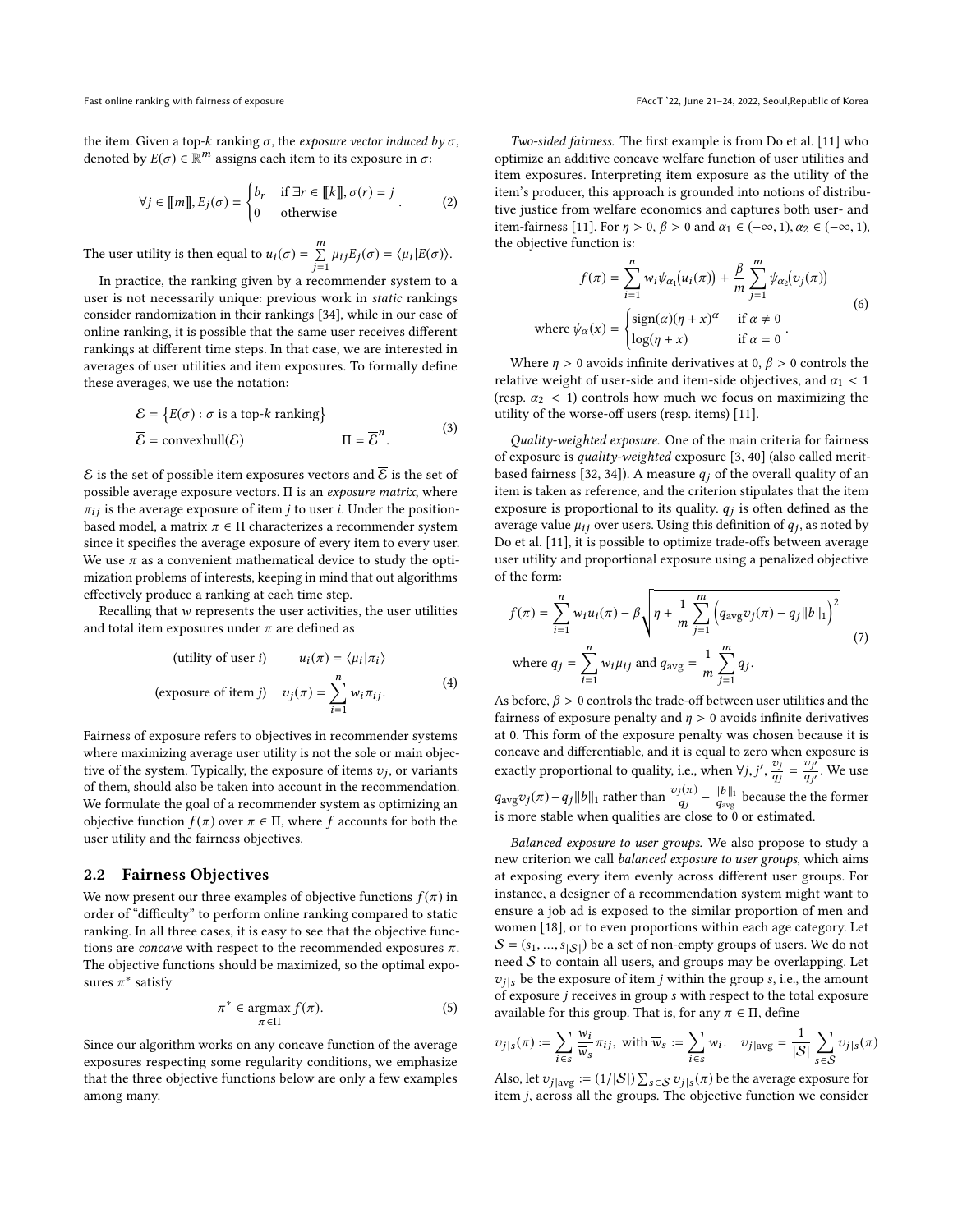takes the following form, where  $\beta > 0$  and  $\eta > 0$  play the same roles as before:

$$
f(\pi) = \sum_{i=1}^{n} w_i u_i(\pi) - \frac{\beta}{m} \sum_{j=1}^{m} \sqrt{\eta + \sum_{s \in \mathcal{S}} \left( v_{j|s}(\pi) - v_{j|\text{avg}}(\pi) \right)^2}.
$$
\n(8)

#### <span id="page-3-0"></span>3 FAST ONLINE RANKING

#### 3.1 Online ranking

The online setting we consider is summarized as follows. At each time step  $t \geq 1$ :

- (1) A user  $i^{(t)} \in [\![n]\!]$  asks for recommendations. We assume  $i^{(t)}$  is drawn at random from the fixed but unknown distribution of user activities with parameters w, i.e.,  $i^{(t)}$  ∼<br>Categorical(w)  $(t)$  is drawn at random from the fixed but unknown dis-Categorical $(w)$ .
- (2) The recommender system picks a ranking  $\sigma^{(t)}$ .

Note that as stated before, the main assumptions of this framework are the fact that incoming users are sampled independently at each step from a distribution that remains constant over time. In our setting, we consider that the (user, item) values  $\mu_{ij}$  are known to the system. However, the user activities  $w_i$  are unknown.

Let  $e^{(t)} = E(\sigma^{(t)})$  be the exposure vector induced by  $\sigma^{(t)}$ , and  $\hat{e}$ define, for every user i:

- The user counts at time *t*:  $c_i^{(t)}$  $= \sum_{\tau \leq t} \mathbb{1}_{\{i^{(\tau)} = i\}};$  $\tau \leq t$
- The average exposure at time  $t: \pi_i^{(t)}$  $=\frac{1}{4}$  $\begin{array}{cc} \n\iota_i & \tau \leq t \\ \n\vdots & \vdots \n\end{array}$ (t)  $\sum_{\tau \leq t} \mathbb{1}_{\{i^{(\tau)}=i\}} e^{(\tau)}.$

Given an objective function  $f$  such as the ones defined in the system computationally efficient previous section, our goal is to design computationally efficient algorithms with low regret when t grows to infinity. More formally the goal of the algorithm is to guarantee:

$$
R^{(t)} = \max_{\pi \in \Pi} \left[ f(\pi) \right] - \mathbb{E}[f(\pi^{(t)})] \xrightarrow[t \to \infty]{} 0 \tag{9}
$$

where the expectation in  $R^{(t)}$  is taken over the random draws of<br> $i^{(1)}$  and the Q() bidge constants that depend on the problem such as the number of users or items.  $(1)$ , ..., and the  $O(.)$  hides constants that depend on the problem,

#### 3.2 The OFFR algorithm

We describe in this section our generic algorithm, called OFFR for Online Frank-Wolfe for Fair Ranking. OFFR works with an abstract objective function  $f_w : \Pi \to \mathbb{R}$ , which is parameterized by the vector of user activities w. The  $f_w(\pi)$  of this section is exactly the  $f(\pi)$  of the previous section, except that we make explicit the dependency on  $w$  because it plays an important role in the algorithm and its analysis.

Assumptions on w and  $f_w$ . In the remainder, we assume w is fixed and non-degenerate, i.e.,  $\forall i \in [\![n]\!], w_i > 0$ . We assume that for every  $w, \pi \mapsto f_w(\pi)$  is concave and *differentiable*. More importantly, the fundamental object in our algorithm are the partial derivatives of f with respect to  $\pi_i$  normalized by  $w_i$ . Given a user index *i*, let

$$
g_{w,i}(\pi) = \frac{1}{w_i} \frac{\partial f_w}{\partial \pi_i}(\pi) \in \mathbb{R}^m.
$$
 (10)

We assume that  $g_{w,i}$  is bounded and Lipschitz with respect to  $\pi_i$ :<br>for group  $\pi_i \overline{S}^n$  and group  $\pi'_i \overline{S}$  and king for every  $\pi \in \mathcal{E}^n$  and every  $\pi'_i \in \mathcal{E}$ , we have:

- Bounded gradients:  $||g_{w,i}(\pi)||_{\infty} \leq G_i$ ;
- Lipschitz gradients:

 $||g_{w,i}(\pi) - g_{w,i}(\pi_1, \ldots, \pi_{i-1}, \pi'_i, \pi_{i+1}, \ldots, \pi_n)||_2 \leq L_i ||\pi_i - \pi'_i||_2.$ Notice that with the normalization by  $w_i$  in  $g_{w,i}$ , these assumptions warentee that the importance of a user is commensurable with their guarantee that the importance of a user is commensurable with their activity, i.e., that the objective does not depend disproportionately on users we never see.

Online Frank-Wolfe with an approximate gradient. Our algorithm is described by the following rule for choosing  $e^{(t)}$ . First, we rely on  $\hat{g}_i^{(t)}$  which is an approximation of the gradient  $g_{w,i}(\pi^{(t)})$ . We describe later the required properties of the approximation we need describe later the required properties of the approximation we need is given (see Th. [2](#page-3-1) below), and the approximation one we use in practice (see [\(14\)](#page-4-1) below). Notice that we rely on an approximation because the user activities are unknown. Then, choose  $e^{(t)}$  as:

<span id="page-3-2"></span>
$$
e^{(t)} \in \underset{e \in \mathcal{E}}{\operatorname{argmax}} \langle \hat{g}_{i^{(t)}}^{(t)} | e \rangle. \tag{11}
$$

 $e \in \mathcal{E}$ <br>Since we compute a maximum dot product with a gradient (or an approximation thereof), our algorithm is a variant of online Frank-Wolfe algorithms. We discuss in more details the relationship with this literature in Sec. [6.](#page-8-0)

Frank-Wolfe algorithms shine when the argmax in [\(11\)](#page-3-2) can be computed efficiently. As previously noted by Do et al. [\[11\]](#page-10-5) who only study static ranking, Frank-Wolfe algorithms are particularly suited to ranking because [\(11\)](#page-3-2) only requires a top-k sorting. Let  $topk(x)$  be a routine that returns the indices of k largest elements in vector  $x$ .<sup>[1](#page-3-3)</sup> We have:

<span id="page-3-4"></span>PROPOSITION 1. [\[11,](#page-10-5) Thm. 1]

$$
\sigma^{(t)} = \text{topk}(\hat{g}_i^{(t)}) \implies E(\sigma^{(t)}) \in \underset{e \in \mathcal{E}}{\text{argmax}} \langle \hat{g}_i^{(t)} | e \rangle.
$$

We call OFFR (Online Frank-Wolfe for Fair Ranking) the usage of the online Frank-Wolfe update [\(11\)](#page-3-2) in ranking tasks, i.e., using Prop. [1](#page-3-4) to efficiently perform the argmax computation of [\(11\)](#page-3-2).

We are now ready to state our main result regarding the convergence of dynamic ranking. The result does not rely on the specific structure of ranking problems. The result below is valid as long as  $\mathcal{E} \subset \mathbb{R}^m$  is a finite set with  $\forall e \in \mathcal{E}, 0 \le e_j \le 1$ . We denote by  $B_0 = \max_{e \in \mathbb{R}} e^{-\|e\|_1}$  ( $B_0 = \|b\|_2$  in our case)  $B_{\mathcal{E}} = \max_{e \in \mathcal{E}} ||e||_1 (B_{\mathcal{E}} = ||b||_1$  in our case).

<span id="page-3-1"></span>THEOREM 2 (CONVERGENCE OF [\(11\)](#page-3-2)). Let  $\pi_0 \in \mathcal{E}^n$ , and assume<br>regarists D, such that  $\forall t > 1$  and  $\forall i \in \mathbb{F}$ rll, we have: there exists  $D_i$  such that  $\forall t \geq 1$  and  $\forall i \in [\![n]\!]$ , we have:

<span id="page-3-5"></span>
$$
\mathbb{E}\left[\left\|\hat{g}_i^{(t)} - g_{w,i}\left(\pi^{(t-1)}\right)\right\|_{\infty}\right] \le \frac{D_i}{\sqrt{t}},\tag{12}
$$

where the expectation is taken over  $i^{(1)}, \ldots, i^{(t-1)}$ .<br>Then with  $c^{(t)}$  chosen by (11) at all time staps.

Then, with  $e^{(t)}$  chosen by [\(11\)](#page-3-2) at all time steps, we have  $\forall t \geq 1$ :

$$
R^{(t)} \le 2B_{\mathcal{E}} \sum_{i=1}^{n} (L_i + G_i) \frac{\ln (et)}{t} + \frac{6B_{\mathcal{E}} \sum_{i=1}^{n} \sqrt{w_i} (G_i + D_i)}{\sqrt{t}} \quad (13)
$$

<span id="page-3-3"></span><sup>1</sup>Formally,  $\sigma$  = topk(x)  $\implies$  $\begin{cases} x_{\sigma(1)} \geq \cdots \geq x_{\sigma(k)} \text{ and } \forall j \neq k \end{cases}$  $\{\sigma(1), ..., \sigma(K)\}, x_j \le x_{\sigma(k)}\big)$ , using an arbitrary tie breaking rule as it does not play any role in the analysis.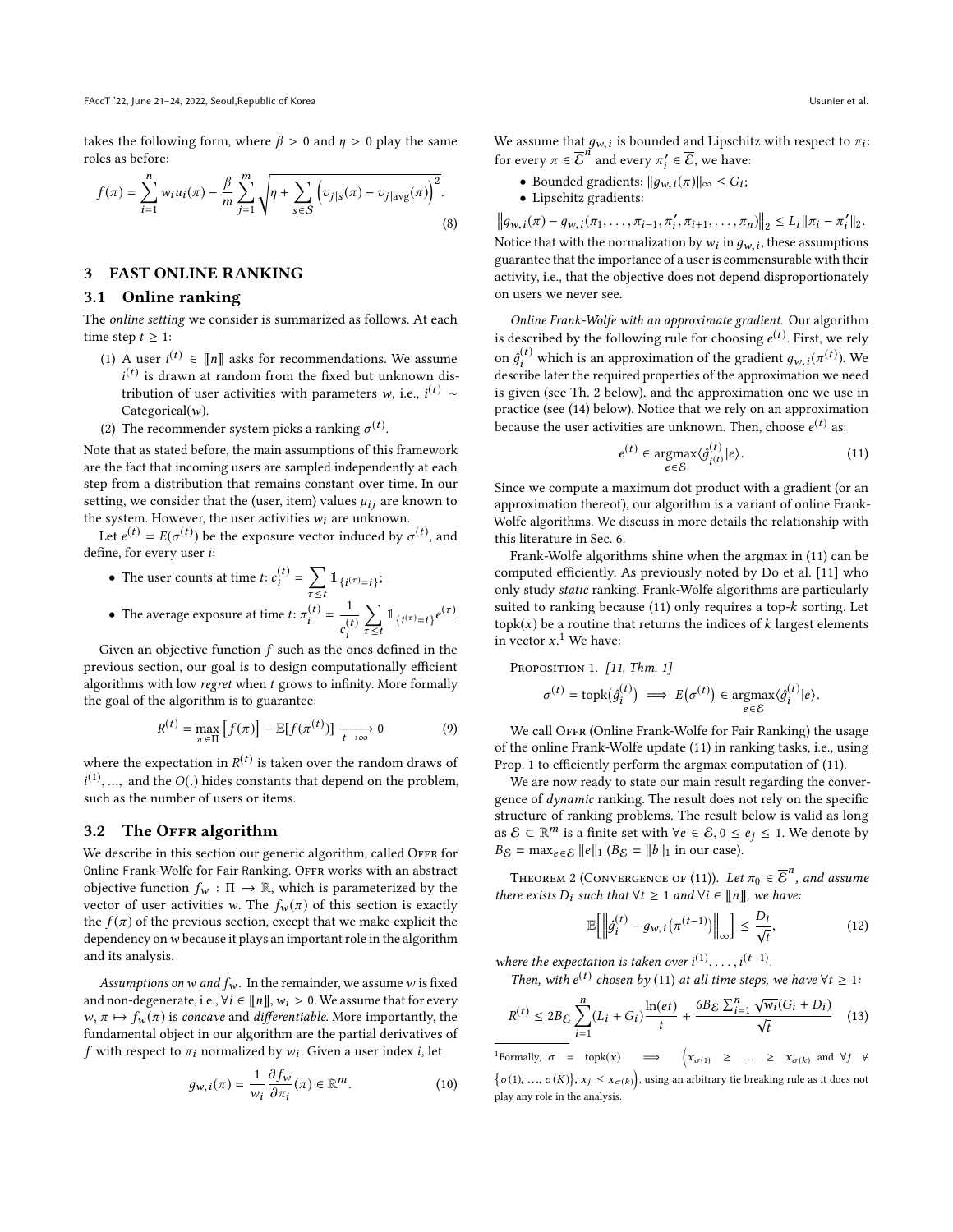Appendix A is devoted to the proof of this result. The main technical difficulty comes from the fact that we only update the parameters of the incoming user  $i^{(t)}$  with possibly non-uniform user activities, and we need a stochastic step size  $1/c_i^{(t)}$  so that the<br>iterates of the ontimization algorithm match the resulting average i iterates of the optimization algorithm match the resulting average exposures. Notice that the guarantee does not depend on the choice of  $\pi_0$  because it only affects the first gradient computed for the user. In practice we set  $\pi_0$  to the average exposure profile of a random top-k ranking.

Since we do not have access to the exact gradient because user activities are unknown, we use in practice the approximate gradient built using the empirical user activities:

$$
\hat{g}_i^{(t)} = g_{\hat{w}^{(t-1)}, i}(\pi^{(t-1)}) \qquad \text{where } \hat{w}^{(t)} = \frac{c^{(t)}}{t} \qquad (14)
$$

with a fallback formula when  $\hat{w}_i^{(t-1)} = 0$ . In the next section, we discuss the computationally efficient implementation of this rule discuss the computationally efficient implementation of this rule for the three objectives of Sec. [2.2,](#page-2-0) and we provide explicit bounds for  $D_i$  of [\(12\)](#page-3-5) in each case.

#### <span id="page-4-0"></span>4 APPLICATIONS OF OFFR

Practical implementations of OFFR do not rely on naive computations of  $\hat{g}_l^{(t)} = g_{\hat{w}^{(t-1)},l}(\pi^{(t-1)})$ , because they would require explicitly because they would require itly keeping track of  $\pi^{(t)}$ .  $\pi^{(t)}$  is a matrix of size  $n \times m$ , which is<br>impossible to store explicitly in large-scale applications<sup>2</sup> Impor-impossible to store explicitly in large-scale applications.<sup>[2](#page-4-2)</sup> Importantly, as we illustrate in this section, for the objectives of Sec. [2.2](#page-2-0) it is unnecessary to maintain explicit representations of  $\pi^{(t)}$  because<br>the gradients depend on  $\pi^{(t)}$  only through utilities or exposures the gradients depend on  $\pi^{(t)}$  only through utilities or exposures,<br>for which we can maintain online estimates for which we can maintain online estimates.

#### 4.1 Practical implementations

The implementation of OFFR for the three fairness objectives [\(6\)](#page-2-1), [\(7\)](#page-2-2) and [\(8\)](#page-2-3) are described in Alg. 1, 2 and 3 respectively, where we dropped the superscripts  $(t-1)$  and  $(t)$  for better readability. At every round  $t$ , there are three steps:

- (1) compute approximate gradients based on online estimates of user values and exposures,
- (2) update the relevant online estimates of user utility and item exposures,
- (3) perform a top- $k$  sort of the scores computed in step (1) to obtain  $\sigma^{(t)}$ .

We omit the details of the calculation of  $\hat{g}_{ij}$  in Alg. 1, 2 and 3, which are obtained by differentiation of  $f_{\hat{w}}$  using [\(14\)](#page-4-1).<sup>[3](#page-4-3)</sup>

Two-sided Fairness. For two-sided fairness [\(6\)](#page-2-1), we have:

$$
g_{w,ij}(\pi^{(t)}) = \psi'_{\alpha_1}(u_i(\pi^{(t)})\mu_i + \frac{\beta}{m}\psi'_{\alpha_2}(v_j(\pi^{(t)})).
$$
 (15)

<span id="page-4-3"></span><sup>3</sup>In Alg. 3, we use a factor  $\frac{t}{c_{\text{si}}+1}$  while the direct calculation would give a factor

Fast online ranking with fairness of exposure FACCT '22, June 21-24, 2022, Seoul,Republic of Korea

Let:

$$
\forall i \in [\![n]\!], \hat{u}_i^{(t)} = u_i(\pi^{(t)}) = \frac{1}{c_i^{(t)}} \sum_{\tau \le t} \mathbb{1}_{\{i^{(\tau)} = i\}} \langle \mu_i | e^{(\tau)} \rangle,
$$
  

$$
\forall j \in [\![m]\!], \hat{v}_j^{(t)} = \sum_{i=1}^n \hat{w}_i^{(t)} \pi_{ij}^{(t)} = \frac{1}{t} \sum_{\tau=1}^t e_j^{(\tau)}.
$$
 (16)

(Recall  $e^{(t)} = E(\sigma^{(t)}).$ ) This gives the formula computed in Alg. 1 for  $\hat{g}_i^{(t)} = g_{\hat{w}^{(t-1)}, i}(\pi^{(t-1)}).$ 

<span id="page-4-1"></span>For the online updates of  $\hat{u}$  and  $\hat{v}$ , we use as initial value  $\hat{u}_i^{(0)}$  the utility of the random ranking and  $\hat{v}_j^{(0)} = 0$ . Since  $\hat{u}_i^{(t)}$  only changes j for  $i^{(t)} = i$ , they are given by:

<span id="page-4-4"></span>
$$
\forall i, \hat{u}_i^{(0)} = \langle \mu_i | \frac{\|b\|_1}{m} \rangle
$$
  

$$
\hat{u}_{i^{(t)}}^{(t)} = \hat{u}_{i^{(t)}}^{(t-1)} + \frac{1}{t} \Big( \langle \mu_i | e^{(t)} \rangle - \hat{u}_{i^{(t)}}^{(t-1)} \Big)
$$
  

$$
\hat{v}^{(t)} = \hat{v}^{(t-1)} + \frac{1}{t} \Big( e^{(t)} - \hat{v}^{(t-1)} \Big).
$$
 (17)

t Quality-weighted exposure. Similarly, for quality-weighted expo-sure [\(7\)](#page-2-2), approximate gradients  $g_{\hat{w}}(t)_{i}(\pi^{(t)})$  use online estimates of exposures  $\hat{v}^{(t)}$  as in [\(17\)](#page-4-4), as well as online estimates of the qualities using  $\forall j, \hat{q}_j^{(0)} = 0$ :

j

$$
\hat{q}^{(t)} = \frac{1}{t} \sum_{\tau=1}^{t} \mu_{i^{(t)}} = \hat{q}^{(t-1)} + \frac{1}{t} \Big( \mu_{i^{(t)}} - \hat{q}^{(t-1)} \Big),
$$
\n
$$
\hat{q}_{\text{avg}}^{(t)} = \frac{1}{m} \sum_{j=1}^{m} \hat{q}_{j}^{(t)}.
$$
\n(18)

Balanced exposure. Balanced exposure to user groups [\(8\)](#page-2-3) works similarly, except that we need to keep track of user counts within each group, which we denote by  $c_s^{(t)}$ , as well as exposures within each group:

$$
\forall j \in [\![m]\!], c_s^{(t)} = \sum_{i \in s} c_i^{(t)},
$$

$$
\hat{v}_{j|s}^{(t)} = \frac{1}{c_s^{(t)}} \sum_{\tau=1}^t \mathbb{1}_{\{i^{(\tau)} \in s\}} e_j^{(\tau)}, \qquad (19)
$$

$$
\hat{v}_{j|\text{avg}}^{(t)} = \frac{1}{|\mathcal{S}|} \sum_{s \in \mathcal{S}} \hat{v}_{j|s}^{(t)}.
$$

We use  $\hat{v}_{j|s}^{(t)} = 0$  if  $c_s^{(t)} = 0$  since the item has not been exposed to a group we never saw. As for  $\hat{v}$  and  $\hat{q}$ , these counts are updated<br>online in  $O(m)$  operations because they only change for the group online in  $O(m)$  operations because they only change for the group of user  $i^{(t)}$ .<br>The guar

The guarantees we obtain for these algorithms are the following. The proof is given in App. B.

<span id="page-4-5"></span>PROPOSITION 3. The approximate gradients of Alg. 1, 2 and 3 satisfy:

$$
Alg. 1: \mathbb{E}\left[\left\|\hat{g}_{i}^{(t)} - g_{w,i}(\pi^{(t-1)})\right\|_{\infty}\right] \leq \frac{\beta \|\psi_{\alpha_{2}}''\|_{\infty}}{m} \sqrt{\frac{n}{t-1}},
$$
  
 
$$
Alg. 2 \mathbb{E}\left[\left\|\hat{g}_{i}^{(t)} - g_{w,i}(\pi^{(t-1)})\right\|_{\infty}\right] \leq \frac{\beta(2 + ||b||_{1})^{2}}{m \min(\eta, \sqrt{\eta})} \sqrt{\frac{n}{t-1}},
$$

<span id="page-4-2"></span> $2n \times m$  is also the size of the matrix of (user, item) values  $\mu$ , which in practice is<br>not stored explicitly Rather the values  $\mu$ , are computed on-the-fly (possibly using not stored explicitly. Rather, the values  $\mu_{ij}$  are computed on-the-fly (possibly using caching for often-accessed values) and the storage uses compact representations, such as latent factor models [\[23\]](#page-10-11) or neural networks [\[16\]](#page-10-12).

<sup>&</sup>lt;sup>t</sup>  $\frac{t}{\left[i\right]}$ . The formula we use more gracefully deals with the case  $c_{s[i]} = 0$  and enjoys  $\frac{c_{s[i]}}{\sin \theta}$  similar bounds when t is large.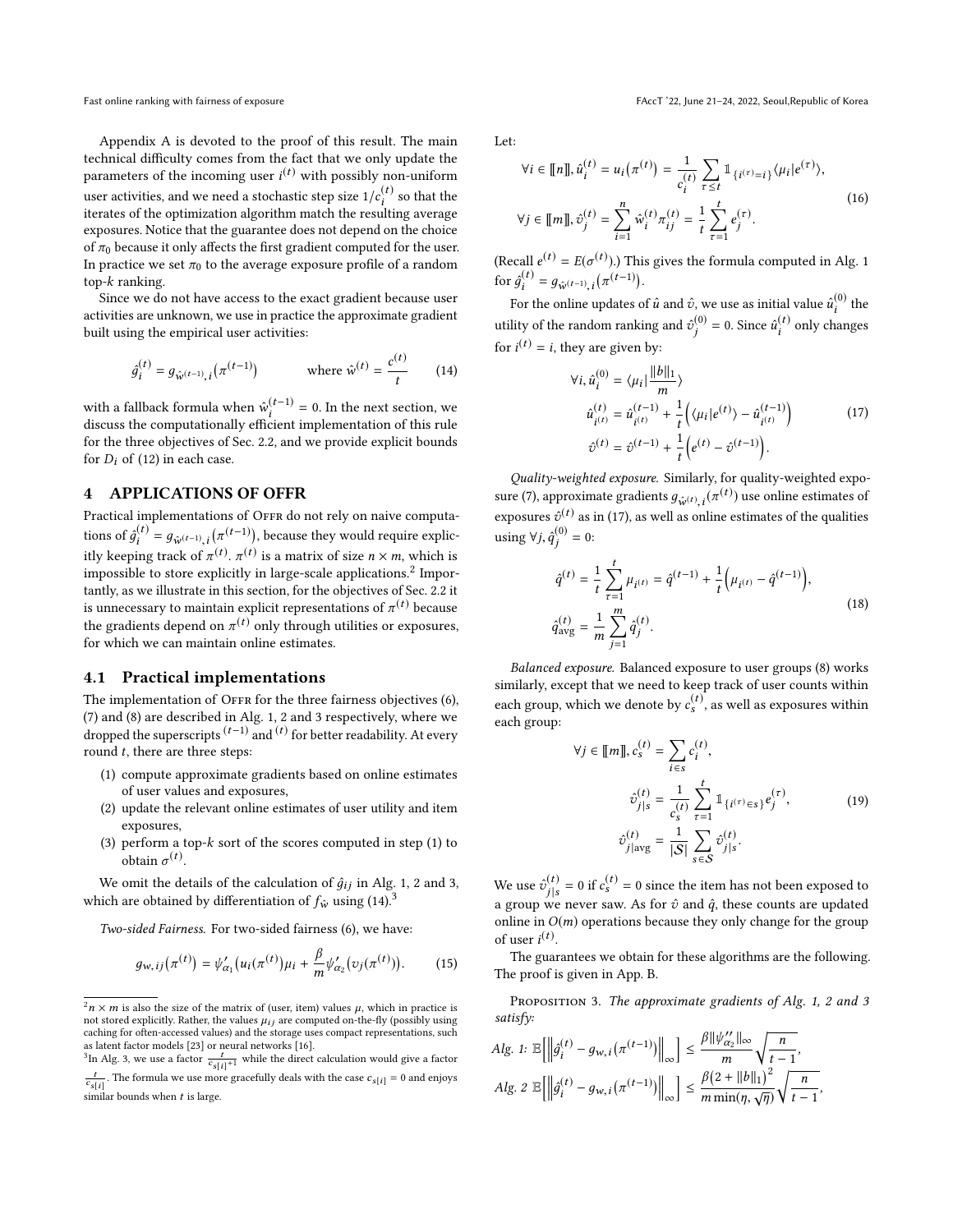Input at time  $t$ : user index  $i$ // Step (1) Compute score for each item *j*:  $\hat{g}_{ij} = \psi'_{\alpha_1}(\hat{u}_i)\mu_{ij}$   $\frac{\beta}{m}$  $\frac{p}{m}\psi'_{\alpha_2}(\hat{v}_j)$ 

 $\frac{1}{2}$  Step (2) **Update**  $\hat{u}_i$  and all  $\hat{v}_j$  using (17)  $//$  Step  $(3)$ **Return**  $\sigma = \text{topk}(\hat{q}_i)$ Alg. 1: OFFR/two-sided fairness (6). Input at time  $t$ : user index  $i$ // Step 1 Compute score for each item *j*:  $\hat{g}_{ij} = \mu_{ij} - \frac{\beta}{m}$ mŹ  $(\hat{q}_{\text{avg}}\hat{v}_j - \hat{q}_j || b ||_1)$ where  $\hat{Z} = \sqrt{\eta} \frac{1}{2}$  $\overline{m}$  $\frac{m}{\sqrt{2}}$  $\sum_{j=1}$  $\left(\hat{q}_{\mathrm{avg}}\hat{v}_{j} - \hat{q}_{j} \|b\|_{1}\right)^{2}$  $//$  Step  $(2)$ Update all  $\hat{v}_j$ ,  $\hat{q}_j$ ,  $\hat{q}_\text{avg}$  using (18) // Step (3) Return  $\sigma = \text{topk}(\hat{q}_i)$ Alg. 2: OFFR/quality-weighted (7).

.

$$
Alg. 3 \mathbb{E}\Big[\Big\|\hat{g}_{i}^{(t)} - g_{w,i}\big(\pi^{(t-1)}\big)\Big\|_{\infty}\Big] \leq \frac{\beta\Big(\frac{1}{\overline{w}_{s[i]t}} + 8\sum_{s \in \mathcal{S}} \sqrt{\frac{|s|}{\overline{w}_{s}(t-1)}}\Big)}{m\overline{w}_{s[i]}\min(\eta, \sqrt{\eta})}
$$

 $\frac{1}{\sqrt{t}}$  or the secretion of  $\frac{1}{\sqrt{t}}$  as desired to apply our con-Overall, they all decrease in  $O(\frac{1}{\sqrt{t}})$  as desired to apply our con-<br>proper scale Th. 2. More interestingly, the hounds do not depend on  $w$ , which means that the objectives are well-behaved even when some users have low probabilities. The balanced exposure criterion on w, which means that the objectives are well-behaved even when<br>some users have low probabilities. The balanced exposure criterion does depend on  $\frac{1}{\pi}$ , which means that the bound becomes From does depend on  $\frac{1}{w_s}$ , which means that the bound becomes arbitrarily bad when some groups have small cumulative activity. This is natural, since achieving balanced exposure across groups  $T$ dynamically is necessarily a difficult task if one group is only very<br>rarely observed rarely observed.

Putting togetl Putting together Thm. [2](#page-3-1) and Prop. [3,](#page-4-5) we obtain regret bounds of  $\text{Per } 1/\sqrt{t}$ . order  $1/\sqrt{t}$ :

<span id="page-5-2"></span> $\overline{a}$ Conoteting  $4.$  Ignoring constants and assuming  $\eta \ge 1$ , the regrets<br>t) of Alg. 1, 2 and 3 are bounded as in Table 1.  $R(t)$  of Alg. 1, 2 and 3 are bounded as in Table [1.](#page-5-1) COROLLARY 4. Ignoring constants and assuming  $\eta \leq 1$ , the regrets<br>A of  $4 \text{ kg}$ , 1, 2 and 3 are bounded as in Table 1.

<span id="page-5-1"></span>

| Algorithm | Order of magnitude of $R^{(t)}$                                                                                                       |
|-----------|---------------------------------------------------------------------------------------------------------------------------------------|
| Alg. 1    | $\left(\sqrt{n}  b  _1 + \frac{n  b  _1\beta}{m}\right)\left(\eta^{\alpha_1-1} + \eta^{\alpha_2-2}\right)\sqrt{\frac{1}{t}}$          |
| Alg. 2    | $\left(\sqrt{n}  b  _1 + \frac{n  b  _1^2 \beta}{m}\right)\eta^{-1}\sqrt{\frac{1}{t}}$                                                |
| Alg. 3    | $\left(\sqrt{n}\ b\ _1 + \frac{n\ b\ _1\beta}{m}\sqrt{\frac{ \mathcal{S} }{\overline{w}_{\min}^3}}\right)\eta^{-1}\sqrt{\frac{1}{t}}$ |

Table 1: Upper bounds on regret  $K(t)$ , ignoring constants and<br>assuming  $\eta \le 1$ . In all cases, we have  $R(t) = O(1/\sqrt{t})$ . For bal-<br>anced exposure the regret bound also depends on the miniassuming  $\eta \leq 1$ . In all cases, we have  $K(t) = O(1/\gamma t)$ . For bal-<br>anced exposure, the regret bound also denends on the minianced exposure, the regret bound also depends on the minimum total weight of a group  $\overline{w}_{\min} = \min_{s \in \mathcal{S}} \overline{w}_s$ . Table 1: Upper bounds on regret  $R(t)$ , ignoring constants and

The proof of Cor. 4 is given in App. C. Compared to a batch Frank-The proof of Cor. [4](#page-5-2) is given in App. C. Compared to a batch Frank-Wolfe algorithm for the same objectives, we obtain a convergence Wolfe algorithm for the same objectives, we obtain a convergence in  $O(1/\sqrt{t})$  instead of 1/t [\[11,](#page-10-5) Prop 4.]. Part of this difference is due<br>to the variance in the gradients due to unknown user activities but to the variance in the gradients due to unknown user activities, but Th. [2](#page-3-1) would be of order  $1/\sqrt{t}$  even with true gradients (i.e.,  $D_i = 0$ ).

**Input at time**  $t$ : user index  $i$ // Step 1  $(s[i]$  is the group of user i) Compute score for each item *j*:  $\hat{g}_{ij} = \mu_{ij} - \frac{\beta}{m^2}$  $m\hat{Z}_i$  $\frac{t}{1}$  $\frac{t}{c_{s[i]} - 1} (\hat{v}_{j|s[i]} - \hat{v}_{j|avg})$ where  $\hat{Z}_i =$  $^{\prime}$  $\frac{1}{n}$  $s \in S$  $(\hat{v}_{j | s} - \hat{v}_{j | \text{avg}})^2$  $\mathcal{N}$  Step (2) **Update** ∀*j*,  $\hat{v}_{j|s[i]}$  using (19) // Step (3) **Return**  $\sigma = \text{topk}(\hat{g}_i)$ Alg. 3: OFFR/balanced exposure (8).

setting we consider is only equivalent to a Frank-Wolfe algorithm  $s_{\text{true}}$  consider a stachastic "stancine" of  $1/e^{(t)}$  for user i at time stand t (which yields the average exposures  $\pi^{(t)}$ , our object of study),<br>which introduces additional variance in the optimization. We leave if we consider a stochastic "stepsize" of  $1/c_i^{(t)}$  for user *i* at time step  $\ell$  (which yields the average exposures  $\ell$   $\ell$ ), our object of study), which introduces additional variance in the optimization. We leave the proof of lower bounds to future work.  $\mathbf{t}$ We do not believe our bound can be improved because our online

# 4.2 Computational complexity 4.2 Computational complexity

To simplify the discussion of groups in balanced exposure is  $O(1)$  (i.e., negligible the number of groups in balanced exposure is  $O(1)$  (i.e., negligible compared to n and m) which is the case in practice for groups suc the number of groups in balanced exposure is  $O(1)$  (i.e., negligible<br>compared to *n* and *m*), which is the case in practice for groups such<br>as gandar or age. For each of the algorithms, the necessary comcompared to *a* and *m*<sub>*j*</sub>, which is the case in practice for groups such<br>as gender or age. For each of the algorithms, the necessary comas gender or age. For each or the algorithms, the necessary com-<br>putations involve  $O(m)$  floating point operations to compute the<br>scores of all items (cten (1))  $O(m + k \ln k)$  (amortized) comparisons putations involve  $O(m)$  hoating point operations to compute the<br>scores of all items (step (1)),  $O(m + k \ln k)$  (amortized) comparisons<br>for the ton-k sort (step (3)). The undate of the online estimates scores of all items (step (1)),  $O(n + k \ln k)$  (amortized) comparisons<br>for the top-k sort (step (3)). The update of the online estimates<br>(step (2)) requires  $O(n)$  operations. More involved implementafor the top- $\kappa$  sort (step (3)). The update of the online estimates<br>(step (2)) requires  $O(m)$  operations. More involved implementa-<br>tions of this step require only  $O(k)$  operations by only updating (step (2)) requires  $O(m)$  operations. More involved implementa-<br>tions of this step require only  $O(k)$  operations by only updating<br>the recommended items, but they require additional computations tions of this step require only  $O(N)$  operations by only updating<br>the recommended items, but they require additional computations in step (1), which remains in  $O(m)$ . In all cases, the computation<br>cost is dominated by the ton-k sort, which would likely required in In step (1), which remains in  $O(m)$ . In all cases, the computation<br>cost is dominated by the top-k sort, which would likely required in<br>practice even without consideration for formess of exposure. Thus cost is dominated by the top-x sort, which would likely required in<br>practice even without consideration for fairness of exposure. Thus, practice even without consideration for fairness of exposure. Thus, Offr provides a general approach to fairness of exposure in online Offr provides a general approach to fairness of exposure in online ranking that does not involve significantly more computations than ranking that does not involve significantly more computations than having no considerations for fairness of exposure at all, despite having no considerations for fairness of exposure at all, despite optimizing an objective function where the optimal ranking of each optimizing an objective function where the optimal ranking of each user depends on the rankings of all other users. user depends on the rankings of all other users. To simplify the discussion on computational complexity, we assume

Memory requirements. For two-sided fairness (Alg. 1), we need Memory requirements. For two-sided fairness (Alg. 1), we need  $O(n + m)$  bytes for *u* and *v*. For quality weighted exposure we<br>need  $O(m)$  bytes to store  $\hat{v}$  and  $\hat{q}$ , while we need  $O(m|S|)$  bytes for<br>halanced exposure. In all cases, storage is of the order  $O(n + m)$ need  $O(m)$  bytes to store  $v$  and  $q$ , while we need  $O(m|S|)$  bytes for<br>balanced exposure. In all cases, storage is of the order  $O(n + m)$ .<br>Notice that in practice, it is likely that counters of item exposures. balanced exposure. In all cases, storage is of the order  $O(n + m)$ .<br>Notice that in practice, it is likely that counters of item exposures Notice that in practice, it is likely that counters of item exposures and user utility are computed to monitor the performance of the system anyway. The additional storage of our algorithm is then negligible. negligible.  $O(n + m)$  bytes for  $\hat{u}$  and  $\hat{v}$ . For quality weighted exposure we

## <span id="page-5-0"></span>5 EXPERIMENTS 5 EXPERIMENTS

We provide in this section experiments on simulated ranking tasks We provide in this section experiments on simulated ranking tasks following the protocol of Do et al. [11]. Our experiments have following the protocol of Do et al. [\[11\]](#page-10-5). Our experiments have two goals. First we study the convergence of OFFR to the desired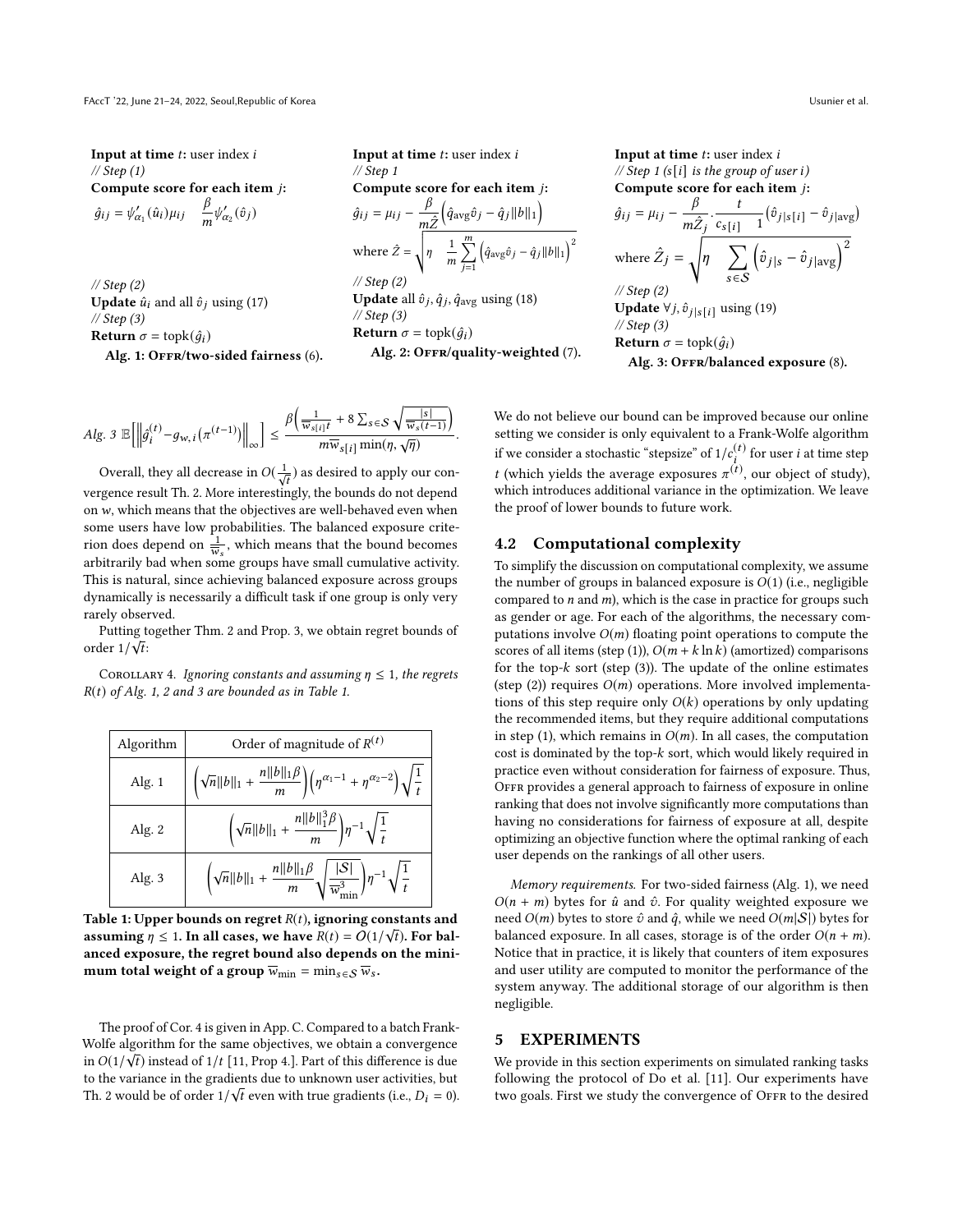trade-off values for the three objectives of Sec. [2.2,](#page-2-0) by comparing trade-off values for the three objectives of Sec. 2.2, by comparing trade-off values for the three objectives of Sec. 2.2, by comparing objective function values of OFFR and the batch Frank-Wolfe algorithm for fair ranking of [\[11\]](#page-10-5) at comparable computational budgets. rithm for fair ranking of [11] at comparable computational budgets. rithm for fair ranking of [11] at comparable computational budgets. Second, we compare the dynamics of OFFR and FairCo [\[32\]](#page-10-6), an online ranking algorithm designed to asymptotically achieve equal online ranking algorithm designed to asymptotically achieve equal online ranking algorithm designed to asymptotically achieve equal quality-weighted exposure for all items. We also provide a compar-quality-weighted exposure for all items. We also provide a compar-quality-weighted exposure for all items. We also provide a comparison between O $\overline{\text{}}$  and  $\overline{\text{}}$  FairCo on balanced exposure by proposing an ad-hoc extension to FairCo for that task. In the three next sub-an ad-hoc extension to FairCo for that task. In the three next sub-an ad-hoc extension to FairCo for that task. In the three next subsections, we first describe our experimental protocol (Subsection sections, we first describe our experimental protocol (Subsection sections, we first describe our experimental protocol (Subsection [5.1\)](#page-6-0). Then, we give qualitative results in terms of the trade-offs 5.1). Then, we give qualitative results in terms of the trade-offs 5.1). Then, we give qualitative results in terms of the trade-offs achieved by OFFR by varying the weight of the exposure objective (Subsection 5.2). We finally we dive into the comparison between (Subsectio[n 5.2](#page-6-1)). We finally we dive into the comparison between (Subsection 5.2). We finally we dive into the comparison between OFFR and batch Frank-Wolfe (Subsectio[n 5.](#page-7-0)3) and between OFFR and FairCo (Subsection 5.4). and FairCo (Subsectio[n 5.](#page-7-1)4). and FairCo (Subsection 5.4).

## <span id="page-6-0"></span>5.1 Experimental setup 5.1 Experimental setup 5.1 Experimental setup

Data. We use the Last.fm dataset of Celma [\[8\]](#page-9-3), which includes Data. We use the Last.fm dataset of Celma [8], which includes Data. We use the Last.fm dataset of Celma [8], which includes 360 $k$  users and 180 $k$  items (artists), from which we select the top  $15k$  users and  $15k$  items having the most interactions. We refer to 15k users and 15k items having the most interactions. We refer to this subset of the dataset as *lastfm* 15k. The (user item) values are this subset of the dataset as lastfm15k. The (user, item) values are this subset of the dataset as lastfm15k. The (user, item) values are this subset of the dataset as lastfm15k. The (user, item) values are estimated using a standard matrix factorization for learning from estimated using a standard matrix factorization for learning from estimated using a standard matrix factorization for learning from positive feedback only Hu et al. [\[17\]](#page-10-13). Details of this training can be positive feedback only Hu et al. [17]. Details of this training can be positive feedback only Hu et al. [17]. Details of this training can be found in App. D.1. Since we focus on ranking given the preferences found in App. D.1. Since we focus on ranking given the preferences found in App. D.1. Since we focus on ranking given the preferences rather than on the properties of the matrix factorization algorithm, rather than on the properties of the matrix factorization algorithm, rather than on the properties of the matrix factorization algorithm, we consider these preferences as our ground truth and given to the we consider these preferences as our ground truth and given to the we consider these preferences as our ground truth and given to the algorithm, following previous work[\[9,](#page-10-14) [11,](#page-10-5) [33,](#page-10-4) [40\]](#page-10-10). In App. D.3, we algorithm, following previous work[9, 11, 33, 40]. In App. D.3, we algorithm, following previous work[9, 11, 33, 40]. In App. D.3, we present results on the MovieLens dataset [\[14\]](#page-10-15). The results are quali-present results on the MovieLens dataset [14]. The results are quali-present results on the MovieLens dataset [14]. The results are qualitatively similar. Both datasets come with a "gender" table associated tatively similar. Both datasets come with a "gender" table associated tatively similar. Both datasets come with a "gender" table associated to user IDs. It is a ternary value 'male', 'female', 'other' (see [\[8,](#page-9-3) [14\]](#page-10-15) to user IDs. It is a ternary value 'male', 'female', 'other' (see [8, 14] to user IDs. It is a ternary value 'male', 'female', 'other' (see [8, 14] for details on the datasets). On lastfm15k, the resulting dataset contains  $10k/3.6k/1.4k$  users of category 'male'/'female'/'other'<br>respectively respectively. respectively. respectively.

Tasks. We study the three tasks described in Sec. 2.2: two-sided Tasks. We study the three tasks described in Se[c. 2.2](#page-2-0): two-sided Tasks. We study the three tasks described in Sec. 2.2: two-sided fairness, quality-weighted exposure and balanced exposure to user fairness, quality-weighted exposure and balanced exposure to user fairness, quality-weighted exposure and balanced exposure to user groups. Note that it is possible to study weighted combinations of groups. Note that it is possible to study weighted combinations of groups. Note that it is possible to study weighted combinations of these objective, since the combined objective would remain concave these objective, since the combined objective would remain concave these objective, since the combined objective would remain concave and smooth. We focus on the three canonical examples to keep the and smooth. We focus on the three canonical examples to keep the and smooth. We focus on the three canonical examples to keep the exposition simple. We use the gender category described above as exposition simple. We use the gender category described above as exposition simple. We use the gender category described above as user groups, and they are only used for the last objective. We study user groups, and they are only used for the last objective. We study user groups, and they are only used for the last objective. We study the behavior of the algorithm as we vary  $\beta > 0$ , which controls the trade-off between user utility and item fairness. For two-sided the trade-off between user utility and item fairness. For two-sided the trade-off between user utility and item fairness. For two-sided the trade-off between user utility and item fairness. For two-sided fairness, we take  $\alpha_1 = \alpha_2 = 0$  in [\(6\)](#page-2-1), which are recommended values in Do et al. [11] to generate trade-offs between user and item values in Do et al. [\[11\]](#page-10-5) to generate trade-offs between user and item values in Do et al. [11] to generate trade-offs between user and item values in Do et al. [11] to generate trade-offs between user and item fairness. In all cases, we use  $\eta = 1$  in this section, and show the results for  $n = 0.01$  (a less smooth objective function) in App D 2. results for  $\eta = 0.01$  (a less smooth objective function) in App. D.2.<br>We assume that the true user activities are uniform (but the opline We assume that the true user activities are uniform (but the online We assume that the true user activities are uniform (but the online We assume that the true user activities are uniform (but the online algorithm does not know about these activities). We consider top- $k$ <br>replings with  $k = 40$ . We set the exposure weights to  $h = \frac{1}{2}$ rankings with  $k = 40$ . We set the exposure weights to  $b_r = \frac{1}{\log_2(1+r)}$ ,<br>which correspond to the well-known DCG measure as in [3, 11, 33] which correspond to the well-known DCG measure, as in [\[3,](#page-9-1) [11,](#page-10-5) [33\]](#page-10-4). which correspond to the well-known DCG measure, as in [3, 11, 33]. which correspond to the well-known DCG measure, as in [3, 11, 33]. In the following, we use the term iteration to refer to a time step, In the following, we use the term iteration to refer to a time step, In the following, we use the term iteration to refer to a time step, and *epoch* to refer to *n* timesteps (which correspond to the order<br>of magnitude of time steps required to see every user). Notice that of magnitude of time steps required to see every user). Notice that of magnitude of time steps required to see every user). Notice that of magnitude of time steps required to see every user). Notice that in the online setting, users are sampled with replacement at each in the online setting, users are sampled with replacement at each in the online setting, users are sampled with replacement at each iteration following our formal framework of Sec. 2, so the online iteration following our formal framework of Se[c. 2](#page-1-0), so the online iteration following our formal framework of Sec. 2, so the online algorithms are not guaranteed to see every user at every epoch. algorithms are not guaranteed to see every user at every epoch. algorithms are not guaranteed to see every user at every epoch.

Comparisons. We compare to two previous works: Comparisons. We compare to two previous works: Comparisons. We compare to two previous works:

- (1) Batch Frank-Wolfe (batch-FW): The only tractable algorithm (1) Batch Frank-Wolfe (batch-FW): The only tractable algorithm (1) Batch Frank-Wolfe (batch-FW): The only tractable algorithm we know of for all these objectives is the static algorithm of Do we know of for all these objectives is the static algorithm of Do we know of for all these objectives is the static algorithm of Do et al. [\[11\]](#page-10-5). We compare offline vs online learning in terms of et al. [11]. We compare offline vs online learning in terms of et al. [11]. We compare offline vs online learning in terms of convergence to the objective value for a given computational convergence to the objective value for a given computational convergence to the objective value for a given computational budget. The algorithm of Do et al. [\[11\]](#page-10-5) is based on Frank-Wolfe budget. The algorithm of Do et al. [11] is based on Frank-Wolfe budget. The algorithm of Do et al. [11] is based on Frank-Wolfe as well, which we refer to as batch-FW and our approach (re-as well, which we refer to as batch-FW and our approach (re-as well, which we refer to as batch-FW and our approach (referred to as OFFR) is an online version of  $batch-FW$ . Thus the cost per user per epoch (one top- $k$  sort) are the same. We use<br>this baseline to banchmark how fast OFFR convergence to the this baseline to benchmark how fast OFFR convergence to the optimal value. optimal value. optimal value.
- (2) FairCo [\[32\]](#page-10-6): We use the approach from [\[32\]](#page-10-6) introduced for (2) FairCo [32]: We use the approach from [32] introduced for (2) FairCo [32]: We use the approach from [32] introduced for quality-weighted exposure in dynamic ranking. In our notation, quality-weighted exposure in dynamic ranking. In our notation, quality-weighted exposure in dynamic ranking. In our notation, dropping the time superscrits, given user  $i$  at time step  $t$ ,  $FairCo$ outputs outputs outputs

(FairCo [32]) 
$$
\sigma = \text{topk}(\tilde{\mu})
$$
  
with  $\tilde{\mu}_j = \mu_{ij} \quad \beta(t-1) \max_{j'} \left( \frac{\hat{v}_{j'}}{\hat{q}_{j'}} - \frac{\hat{v}_j}{\hat{q}_j} \right)$  (20)

where β trades-off the importance of the user values  $\mu_{ij}$  and the discrepancy between items in terms of quality-weighted the discrepancy between items in terms of quality-weighted the discrepancy between items in terms of quality-weighted the discrepancy between items in terms of quality-weighted exposure. Notice that the item realizing the maximum in (20) is exposure. Notice that the item realizing the maximum in (20) is exposure. Notice that the item realizing the maximum in (20) is  $t_{\rm H}$  is the same for all *j*, so the computational complexity of *FairCo* is the same for all *j*, so the computational complexity of *FairCo* is similar to that of OFFR.

A fundamental difference between FairCo is that the weight A fundamental difference between FairCo is that the weight A fundamental difference between FairCo is that the weight given to the fairness objective increases with t. The authors<br>given to the fairness objective increases with t. The authors<br> $\frac{|\hat{v}_t - \hat{v}_t|}{|\hat{v}_t - \hat{v}_t|}$ proved in the paper that the average  $\frac{1}{m(m-1)}\sum_{j,j'}\left|\frac{\partial}{\partial x_j}\right|$  $\frac{i'}{i'} - \frac{i}{i}$ ˆ proved in the paper that the average  $\frac{1}{m(m-1)}\sum_{j,j'}\left|\frac{\hat{v}_{j'}}{\hat{q}_{j'}}-\frac{\hat{v}_j}{\hat{q}_j}\right|$ converges to 0 at a rate  $O(1/t)$ . However, they do not discuss the<br>convergence of the user utilities depending on 8. Fundamentally convergence of the user utilities depending on β. Fundamentally,<br>convergence of the user utilities depending on β. Fundamentally,<br> $EairC_0$  and Over address different problems, since Over aims FairCo and OFFR address different problems, since OFFR aims for trade-offs where the relative weight of the user objective for trade-offs where the relative weight of the user objective for trade-offs where the relative weight of the user objective and the item objective is fixed from the start. Even though and the item objective is fixed from the start. Even though and the item objective is fixed from the start. Even though they should converge to different outcomes, we compare the they should converge to different outcomes, we compare the they should converge to different outcomes, we compare the intermediate dynamics at the early stage of optimization. intermediate dynamics at the early stage of optimization. intermediate dynamics at the early stage of optimization.  $\overline{\hat{q}}_j$ roved in the paper that the average  $\frac{1}{m(m-1)} \sum_{j,j'} \left| \frac{\hat{v}_{j'}}{\hat{q}_{j'}} - \frac{\hat{v}_j}{\hat{q}_j} \right|$  $\frac{i'}{i'} - \frac{i}{i}$ ˆ ˆ

In addition, we compare to an extension of  ${\it FairCo}$  to balanced exposure. Even though FairCo was not designed for balanced exposure, sure. Even though FairCo was not designed for balanced exposure, sure. Even though FairCo was not designed for balanced exposure, we propose to follow a similar recipe as (20) as baseline for balanced we propose to follow a similar recipe as (20) as baseline for balanced we propose to follow a similar recipe as (20) as baseline for balanced exposure: exposure: exposure:

$$
\sigma = \text{topk}(\tilde{\mu}) \quad \text{with } \tilde{\mu}_j = \mu_{ij} \quad \beta(t-1) \max_{s \in S} \left( \hat{v}_{j|s} - \hat{v}_{j|s[i]} \right) \tag{21}
$$

All our experiments are repeated and averaged on three seeds All our experiments are repeated and averaged on three seeds All our experiments are repeated and averaged on three seeds for sampling the users at each step. The online algorithms are run for sampling the users at each step. The online algorithms are run for sampling the users at each step. The online algorithms are run for 5000 epochs, and the batch algorithms for 50, 000 epochs. for 5000 epochs, and the batch algorithms for 50, 000 epochs. for <sup>5000</sup> epochs, and the batch algorithms for <sup>50</sup>, <sup>000</sup> epochs.

# <span id="page-6-1"></span>5.2 Qualitative results: effect of varying β<br>We first present qualitative results reserving the trade of

We first present qualitative results regarding the trade-offs that We first present qualitative results regarding the trade-offs that We first present qualitative results regarding the trade-offs that are obtained by varying the weight of the fairness penalty β from<br>0.001 to 100 by powers of 10 for all three tasks in Fig. 1. The *travis*  $0.001$  to 100 by powers of 10, for all three tasks in Fi[g.](#page-7-2) 1. The y-axis is the user objective for two-sided for press and the average user is the user objective for two-sided fairness and the average user is the user objective for two-sided fairness and the average user is the user objective for two-sided fairness and the average user utility for quality-weighted and balanced exposure. The  $x$ -axis is<br>the item objective (bigher is better) for two-sided fairness, and the the item objective (higher is better) for two-sided fairness, and the the item objective (higher is better) for two-sided fairness, and the the item objective (higher is better) for two-sided fairness, and the item penalty term with  $\eta = 0$  of [\(7\)](#page-2-2) and [\(8\)](#page-2-3) for quality-weighted<br>and balanced exposure respectively. and balanced exposure respectively. and balanced exposure respectively. and balanced exposure respectively.

At a high level, we observe as expected a Pareto front spanning At a high level, we observe as expected a Pareto front spanning At a high level, we observe as expected a Pareto front spanning a large range of (user, item) objective values. We also observe on all a large range of (user, item) objective values. We also observe on all a large range of (user, item) objective values. We also observe on all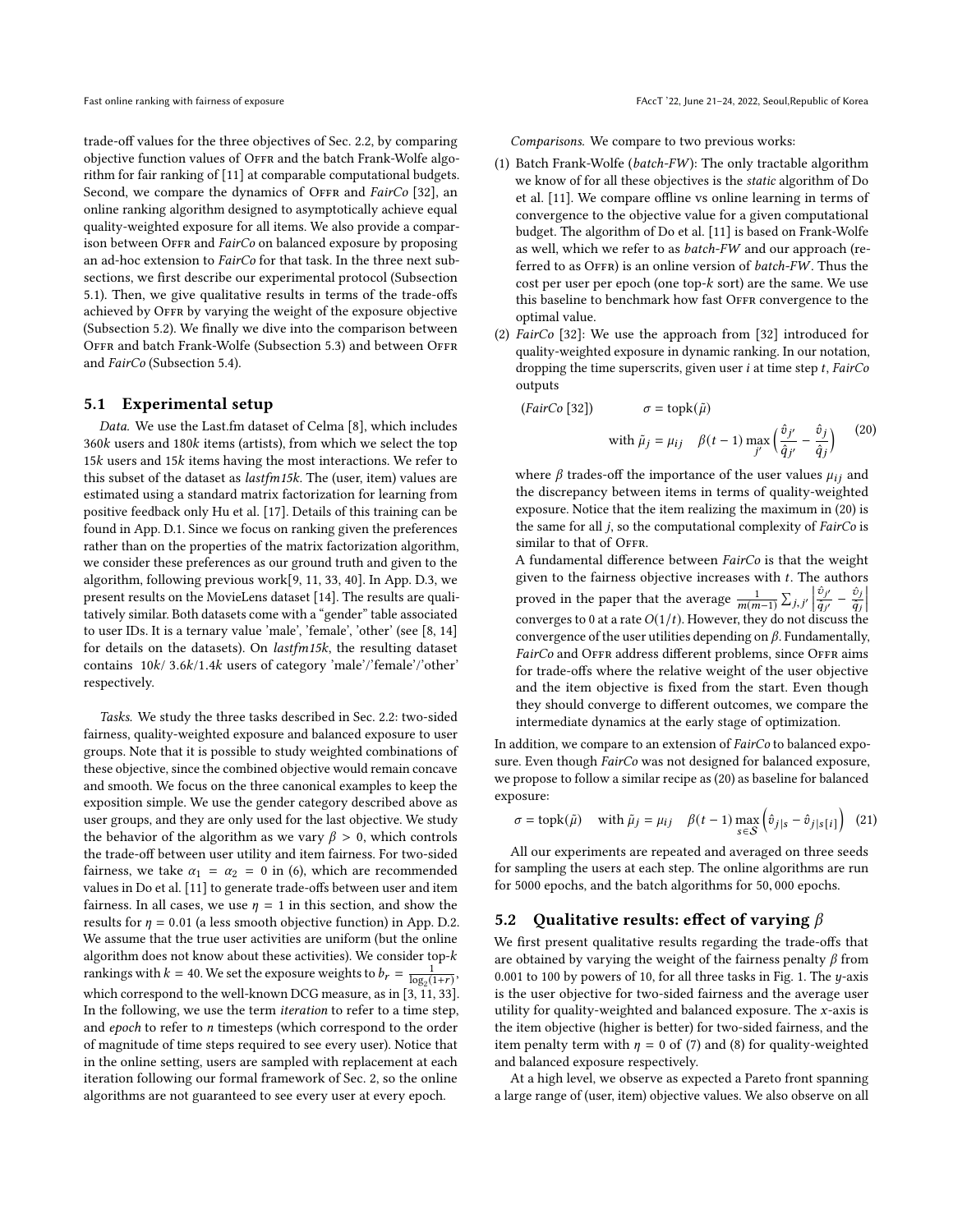<span id="page-7-2"></span>

Figure 1: Trade-offs between user objective (y-axis) and item fairness (x-axis), at the beginning of the online process (10 epochs) and closer to the end (1000 epochs). For two-sided fairness, both user and item objectives should be maximized, while for quality-weighted balanced exposure the item objectives (x-axis) should be minimized. As expected, varying the weight of the item objective <sup>β</sup> leads to different trade-offs between user utility and item exposure. Comparing epochs <sup>10</sup> and <sup>1000</sup> on qualityweighted and balanced exposure, we observe that with large  $\beta$ , OFFR tends to prioritize the item objective and has low user utility at the beginning of training.

three tasks but specifically quality-weighted and balanced exposure that at the beginning of training (epoch 10), the item objective values are close to the final values, but the user objective values increase a lot on the course of training. We will get back to this observation in our comparison with FairCo. As anecdotal remarks, we first observe that on two-sided ranking, convergence is very fast and the trade-offs obtained at epoch 10 and 1000 are relatively close. Second, we observe that for balanced exposure on this dataset, it is possible to achieve near perfect fairness (item objective  $\leq 10^{-3}$ ) at very little cost of user utility at the end of training.

#### <span id="page-7-0"></span>5.3 Online convergence

To compare the convergence of OFFR compared to batch-FW, Fig. [2](#page-8-1) plots the regret, i.e., the difference between the maximum value and the obtained objective value on the course of the optimization for both algorithms, $4$  in log-scale as a function of the number of epochs for the three tasks for  $\beta \in \{0.01, 1.0\}$ . We first observe that convergence is slower for larger values of β, which is coherent with the theoretical analysis. We also observe that for the first 1000 epochs (recall that an epoch has the same compatational cost for both algorithms), OFFR fares better than the batch algorithm. Looking at more epochs or different values of  $\eta$  (shown in Fig. 4 and 6 in App. D.2), we observe that batch-FW eventually catches up. This is coherent with the theoretical analysis, as the batch-FW  $\epsilon$ -<br>converges in 1/t [\[11\]](#page-10-5), but Offr in  $O(1/\sqrt{t})$ . In accordance with the<br>well-known performance of stochastic gradient descent in machine well-known performance of stochastic gradient descent in machine learning [\[4\]](#page-9-4), the online algorithm seems to perform much better at the beginning, which suggests that it is practical to run the algorithm online.

#### <span id="page-7-1"></span>5.4 Comparison to FairCo

We give in Fig. [3](#page-8-2) illustrations of the dynamics of OFFR compared to FairCo [\[32\]](#page-10-6) described in (20) and (21). Since FairCo aims at driving a disparity to 0, it cannot be applied to two-sided fairness, so we focus on quality-weighted and balanced exposure. Contrarily to the previous section, we cannot compare objective functions at convergence or convergence rates because FairCo does not optimize an objective function. Our plots show the item objective  $(x$ -axis, lower is better, log-scale) and the average user utility on the yaxis. Then, for OFFR and FairCo for two values of  $\beta$ , we show the (item objective, user utility) values obtained on the course of the algorithm. For *FairCo*, we chose  $\beta = 0.001$  which gives overall the highest user utility values we observed, and  $\beta = 1$ , a representative large value. For OFFR we chose two different values of  $\beta$  that achieve different trade-offs. This choice has no impact on the discussion. The left plots show vanilla OFFR, the right plots show OFFR with a "pacing" heuristic described later.

Convergence properties. Looking at the left plot, we see OFFR converging to its trade-off dictated by the value of  $β$ . On the other hand, FairCo does not converge. As expected, as time goes by, FairCo reduces the item objective to low values. Interestingly though, it seems that the average user utility seems to converge for FairCo to a value that depends on  $β$ . It is likely an effect of the experimental setup: with  $\beta = 0.001$ , FairCo is far from the regime where it achieves low values of the item objective within our 5000 epochs (as seen by the discrepancy in item objective between  $\beta = 1$  and  $\beta =$ <sup>0</sup>.001). Overall, since FairCo does not have a clear objective function nor theoretical guarantees regarding the user utility, FairCo does not allow to choose the trade-off between user and item objectives that is desired. On the bright side, FairCo does happen to reduce the item objective to very low values for  $\beta = 1$  as the number of iteration decreases.

Trade-offs. Interestingly, FairCo and OFFR have different dynamics. The plots show that on the course of the iterations, OFFR rapidly

<span id="page-7-3"></span> ${}^{4}\mathrm{The}$  maximum value for the regret is taken as the maximum between the result of batch-FW after 50k epochs and OFFR after 5k epochs. For both OFFR and batch-FW, we compute the ideal objective function, i.e., knowing the user activities w. Notice that OFFR does not know  $w$  but  $batch-FW$  does.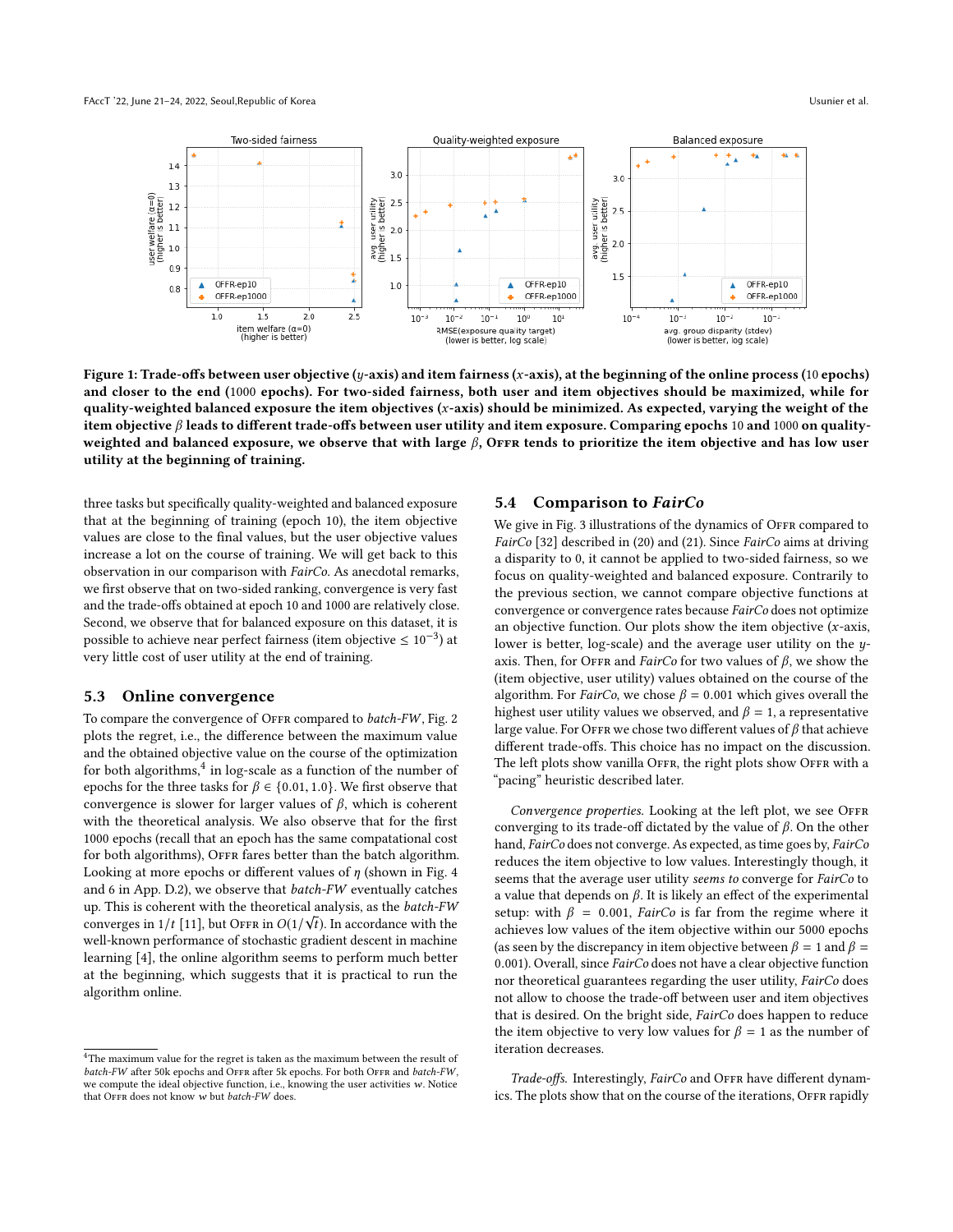<span id="page-8-1"></span>

Figure 2: Convergence speed of OFFR compared to batch-FW on the three fairness objectives, for  $\beta \in \{0.01, 1\}$  and  $\eta = 1$ . The  $y$ -axis is the regret in log-scale. We observe that OFFR is faster than batch-FW at the beginning, especially for large  $β$ .

<span id="page-8-2"></span>

Figure 3: Convergence of OFFR compared to the dynamics of FairCo. Each point is the average user utility ( $y$ -axis) vs item objective (x-axis, log-scale) for an algorithm and value of  $\beta$  (color/marker), at a given epoch (the size of the markers increase with the epoch number). The trajectory describes the online dynamics of each algorithm in terms of the trade-offs they achieve. (left) OFFR converges to the trade-off dictated by its value of  $\beta$  while keeping its item objective near the target value from the beginning, increasing the user utility with time. (right) the pacing heuristic added to OFFR provides a way to approach the final trade-off while keeping user utility high during the entire course of optimization.

reaches its item objective, but takes time to reach its user objective (as seen by the "vertical" pattern of OFFR in the left plot of Fig. [3,](#page-8-2) which means that the item objective does not change a lot). In contrast, FairCo for small  $\beta$  starts from high user utility and decreases the item objective from there. Evidently, OFFR and FairCo strike different trade-offs, and neither of them is universally better: it depends on whether we prioritize user utility or item fairness at the early stages of the algorithm. Nonetheless, to emulate FairCo's trade-offs, we propose a "pacing" heuristic which uses a time-dependent  $\beta$  in our objective, using  $\beta_t = \min(\beta, y, \frac{t}{n})$  where  $y > 0$  is the pacing factor the right plots of Fig. 3 show the results  $\gamma > 0$  is the pacing factor, the right plots of Fig. [3](#page-8-2) show the results<br>with  $\gamma = 0.01$ , We observe now a more "borizontal" pattern in the with  $\gamma = 0.01$ . We observe now a more "horizontal" pattern in the dynamics of OFFR, similarly to FairCo, meaning that OFFR sucessfully pioitizes user utility over item fairness in the early stages of the algorithm. Whether or not such a pacing should be used depends on the requirements of the application.

#### <span id="page-8-0"></span>6 RELATED WORK

The question of the social impact of recommender systems started with independent audits of bias against groups defined by sensitive attributes [\[13,](#page-10-16) [21,](#page-10-17) [26,](#page-10-18) [29,](#page-10-19) [37\]](#page-10-3). Algorithms for fairness of exposure have been studied since then [\[3,](#page-9-1) [6,](#page-9-5) [7,](#page-9-6) [11,](#page-10-5) [32,](#page-10-6) [34,](#page-10-1) [42\]](#page-10-20). The goal is often to prevent winner-take-all effects or popularity bias [\[1,](#page-9-0) [34\]](#page-10-1) or promote smaller producers to incentivize production [\[27,](#page-10-21) [30,](#page-10-22) [31\]](#page-10-23).

The question of online ranking is often studied in conjunction with learning to rank, i.e., learning the (user, item) values  $\mu$ . The previous work by Morik et al. [\[32\]](#page-10-6), which we compare to in the experiments (the FairCo baseline), had this dimension, which we do not. On the other hand, as we discussed, their algorithm has limited scope because it only aims at asymptotically removing any disparity. The algorithm cannot be used on other forms of loss function such as two-sided fairness, and cannot be used to converge to intermediate trade-offs. Their theoretical guarantee is also relatively weak, since they only prove that the exposure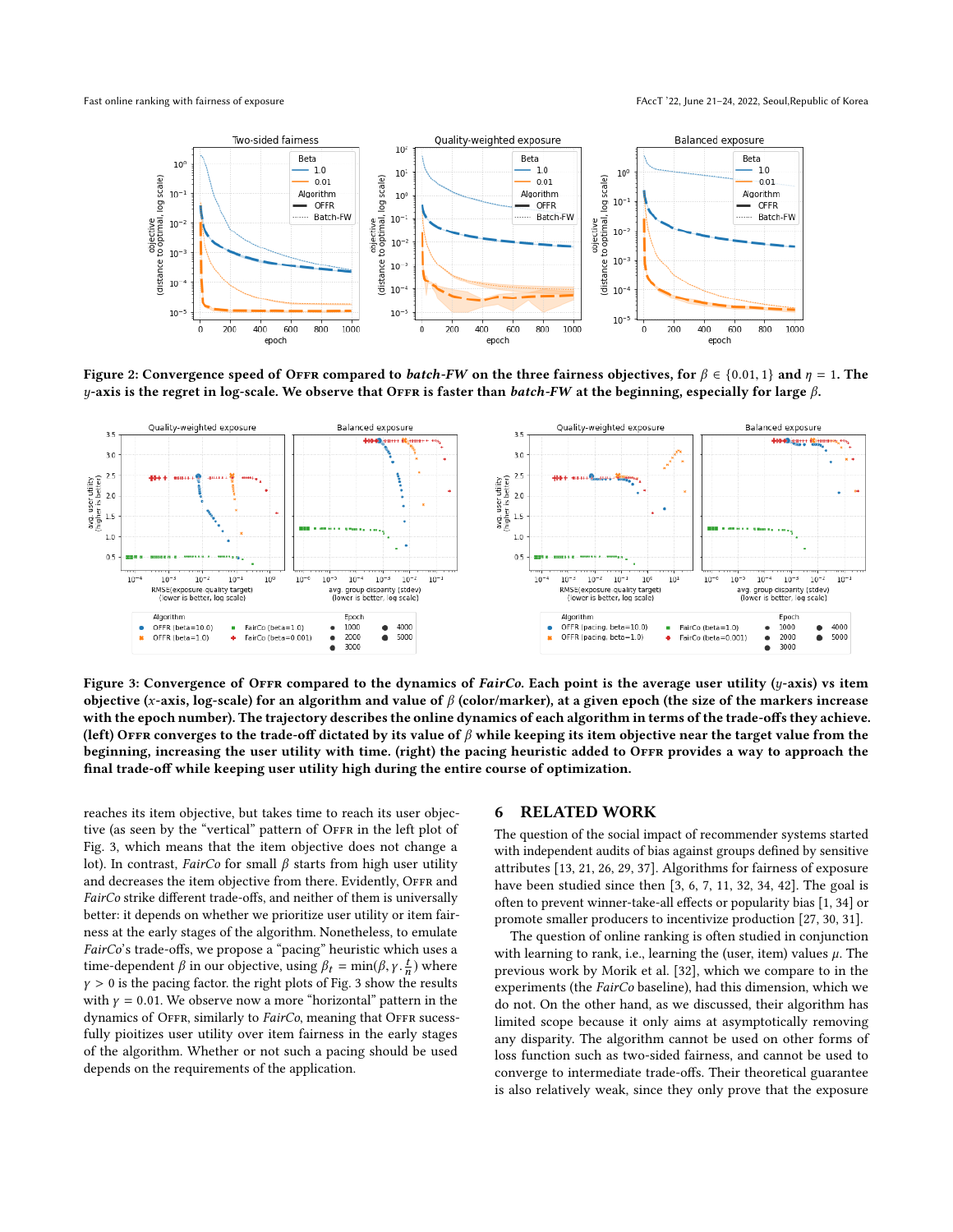objective converges to 0, without any guarantee on the user utility. In contrast, we show that the regret of our algorithm converges to 0 for a wide range of objectives.

Yang and Ai [\[41\]](#page-10-9) also proposes an online algorithm combining learning to rank and fairness of exposure, but they compare the exposure of groups of items within single rankings, as opposed to considering exposure of items across users. Their fairness criterion does not involve the challenge we address, since the optimal rankings in their case can still be computed individually for every user.

Recently, fairness of exposure has been studied in the bandit setting [\[19,](#page-10-24) [28\]](#page-10-25). These works provide experimental evaluations of bandit algorithms with fairness constraints, but they do not provide theoretical guarantees. Wang et al. [\[39\]](#page-10-26) also consider fairness of exposure in bandits, but without ranking.

Compared to this literature on dynamic ranking, we decided to disentangle the problem of learning the user preferences from the problem of generating the rankings online while optimizing a global exposure objective. We obtain a solution to the ranking problem that is more general than what was proposed before, with stronger theoretical guarantees. Our approach unlocks the problem of online ranking with a global objective function, and we believe that our approach is a strong basis for future exploration/exploitation algorithms.

We studied online ranking in a stationary environment. Several works consider multi-step recommendations scenarios with dynamic models of content production [\[31,](#page-10-23) [43\]](#page-10-27). They study the effect of including an exposure objective on the long-term user utilities, but they do not focus on how to efficiently generate rankings.

Relationship to Frank-Wolfe algorithms. The problem of inferring ranking lies in between convex bandit optimization [see [2,](#page-9-7) and references therein] and stochastic optimization. Our problem is easier than bandit optimization since the function is known – at least partially, and in all cases there is no need for active exploration. The main ingredient we add to the convex bandit optimization literature is the multi-user structure, where parameters are decomposed into several blocks that can only be updated one at a time, while optimizing for a non-decomposable objective function. The similarity with the bandit optimization algorithm of Berthet and Perchet [\[2\]](#page-9-7) is the usage of the Frank-Wolfe algorithm to generate a deterministic decision at each step while implicitly optimizing in the space of probability distributions.

Our algorithm is a Frank-Wolfe algorithm with a stochastic gradient [\[15,](#page-10-28) [25\]](#page-10-29) and block-separable constraints [\[22,](#page-10-30) [24\]](#page-10-31). The difference with this line of work is twofold. First, the distribution  $w$  is not necessarily uniform. Second, in our case, different users have different "stepsizes" for their parameters (the stepsize is  $\frac{1}{c_i^{(t)}}$  for the user *i* sampled at time *t*), rather than a single predefined stepsize. These<br>two aspects complicate the analysis compared to that of the stochastwo aspects complicate the analysis compared to that of the stochastic Frank-Wolfe with block-separable constraints of Lacoste-Julien et al. [\[24\]](#page-10-31).

#### <span id="page-9-2"></span>7 CONCLUSION AND DISCUSSION

We presented a general approach to online ranking by optimizing trade-offs between user performance and fairness of exposure.

The approach only assumes the objective function is concave and smooth. We provided three example tasks involving fairness of exposure, and the scope of the algorithm is more general. For instance, it also applies to the formulation of Do et al. [\[11\]](#page-10-5) for reciprocal recommendation tasks such as dating applications.

Despite the generality of the framework, there are a few technical limitations that could be addressed in future work. First, the assumption of the position-based model [\(1\)](#page-1-1) is important in the current algorithmic approach, because it yields the linear structure with respect to exposure that is required in our Frank-Wolfe approach. Dealing with more general cascade models [\[10,](#page-10-32) [28\]](#page-10-25) is an interesting open problem. Second, we focused on the problem of generating rankings, assuming that (user, item) values  $\mu_{ij}$  are given by an oracle and are stationary over time. Relatedly to this stationarity assumption, we ignored the feedback loops involved in recommendation. These include feedback loops due to learning from prior recommendations [\[5\]](#page-9-8), the impact of the recommender system on users' preferences themselves [\[20\]](#page-10-33), as well as the impact that fairness interventions on content production [\[31\]](#page-10-23). Third, our approach to balanced exposure is based on the knowledge of a discrete sensitive attribute of users. Consequently, this criterion cannot be applied when there are constraints on the direct usage of the sensitive attribute within the recommender system, when the sensitive attribute is not available, or when the delineation of groups into discrete categories is not practical or ethical [\[38\]](#page-10-34).

Finally, while we believe fairness of exposure is an important aspect of fairness in recommender systems, it is by no means the only one. For instance, the alignment of the system's objective with human values [\[36\]](#page-10-35) critically depends on the definition of the quality of a recommendation, the values  $\mu_{ij}$  in our framework. The fairness of the underlying system relies on careful definitions of these  $\mu_{ij}$ s and on unbiased estimations of them from user interactions – in particular, taking into account the non-stationarities and feedback loops mentioned previously.

#### ACKNOWLEDGMENTS

The authors thank Alessandro Lazaric and David Lopez-Paz for their feedback on the paper.

#### REFERENCES

- <span id="page-9-0"></span>[1] Himan Abdollahpouri, Masoud Mansoury, Robin Burke, and Bamshad Mobasher. 2019. The Unfairness of Popularity Bias in Recommendation. In RecSys Workshop on Recommendation in Multistakeholder Environments (RMSE).
- <span id="page-9-7"></span>[2] Quentin Berthet and Vianney Perchet. 2017. Fast Rates for Bandit Optimization with Upper-Confidence Frank-Wolfe. In Advances in Neural Information Processing Systems.
- <span id="page-9-1"></span>[3] Asia J Biega, Krishna P Gummadi, and Gerhard Weikum. 2018. Equity of attention: Amortizing individual fairness in rankings. In ACM SIGIR conference on research & development in information retrieval.
- <span id="page-9-4"></span>[4] Léon Bottou and Olivier Bousquet. 2008. The Tradeoffs of Large Scale Learning. In Advances in Neural Information Processing Systems.
- <span id="page-9-8"></span>[5] Léon Bottou, Jonas Peters, Joaquin Quiñonero-Candela, Denis X. Charles, D. Max Chickering, Elon Portugaly, Dipankar Ray, Patrice Simard, and Ed Snelson. 2013. Counterfactual Reasoning and Learning Systems: The Example of Computational Advertising. *Journal of Machine Learning Research* 14, 65 (2013), 3207–3260.<br>[6] Robin Burke. 2017. Multisided Fairness for Recommendat
- <span id="page-9-5"></span>Multisided Fairness for Recommendation. arXiv[:1707.00093](https://arxiv.org/abs/1707.00093) [cs.CY]
- <span id="page-9-6"></span>[7] L. Elisa Celis, Damian Straszak, and Nisheeth K. Vishnoi. 2018. Ranking with Fairness Constraints. arXiv[:1704.06840](https://arxiv.org/abs/1704.06840) [cs.DS]
- <span id="page-9-3"></span>[8] O. Celma. 2010. Music Recommendation and Discovery in the Long Tail. Springer.